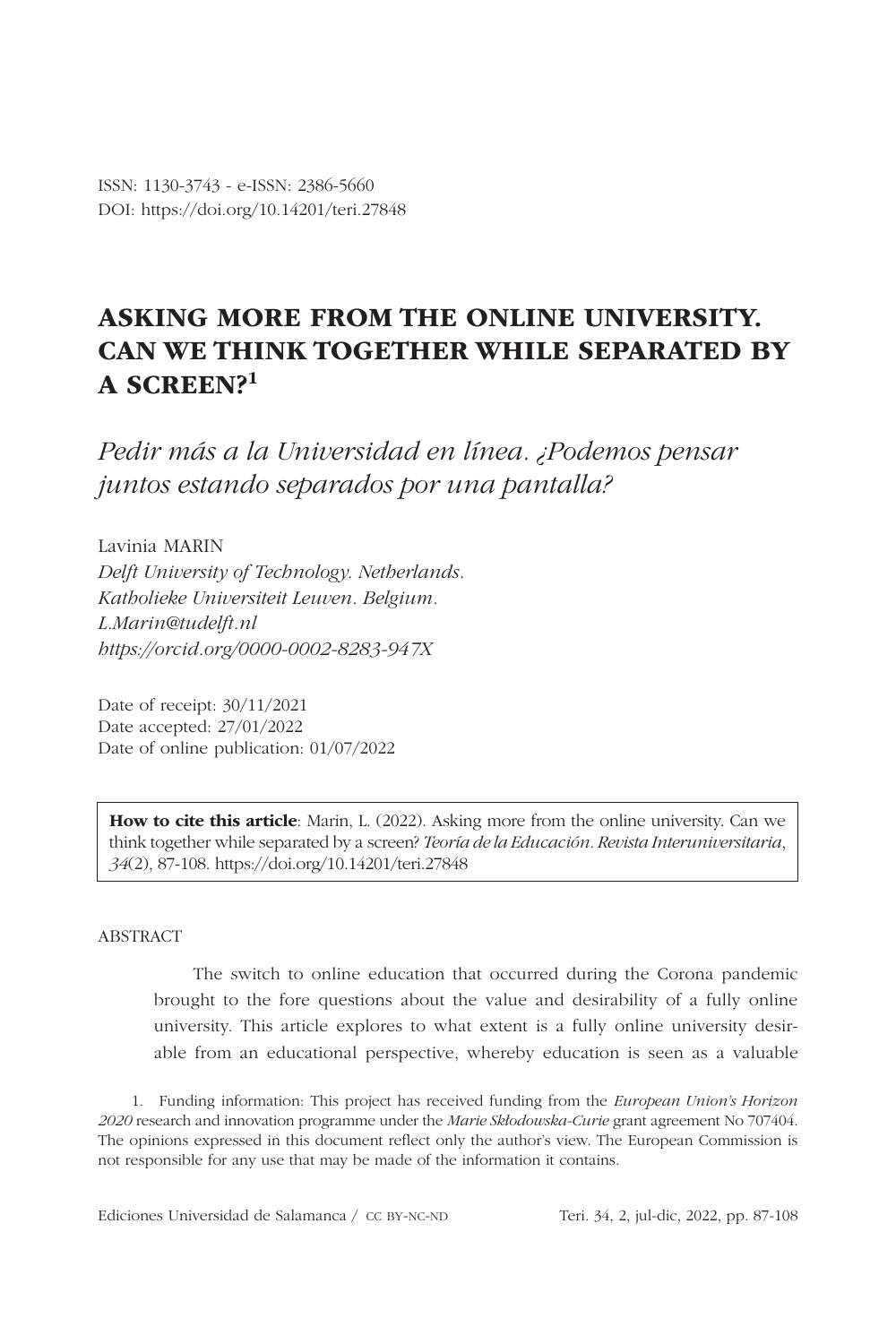experience taken in itself, regardless of its output. I start from the hypothesis that a fundamental dimension of study practices at the university is the experience of collective thinking triggered by specific material and social arrangements. I proceed to describe material conditions for triggering thinking in terms of what I call mediatic displacement, which is a way of integrating media into educational practices that enables a fluctuating type of attention. The paper concludes by arguing that we need to develop new technologies for online education and train our attention deliberately for online environments by establishing new protocols for dealing with the digital scattering of attention.

*Keywords*: online university; educational practices; study; collective thinking; mediatic displacement.

### **RESUMEN**

El cambio a la educación en línea que se produjo durante la pandemia del coronavirus puso en primer plano las preguntas sobre el valor y la conveniencia de una universidad totalmente en línea. Este artículo explora hasta qué punto es deseable una universidad totalmente en línea desde una perspectiva educativa, en la que la educación se considera una experiencia valiosa tomada en sí misma, independientemente de su resultado. Parto de la hipótesis de que una dimensión fundamental de las prácticas de estudio en la universidad es la experiencia del pensamiento colectivo desencadenado por acuerdos materiales y sociales específicos. Procedo a describir las condiciones materiales para desencadenar el pensamiento en términos de lo que llamo desplazamiento mediático, que es una forma de integrar los medios en las prácticas educativas que permite un tipo de atención fluctuante. El artículo concluye argumentando que necesitamos desarrollar nuevas tecnologías para la educación en línea y entrenar nuestra atención deliberadamente para los entornos en línea estableciendo nuevos protocolos para tratar la dispersión digital de la atención.

*Palabras clave*: universidad en línea; prácticas educativas; estudio; pensamiento colectivo; desplazamiento mediático.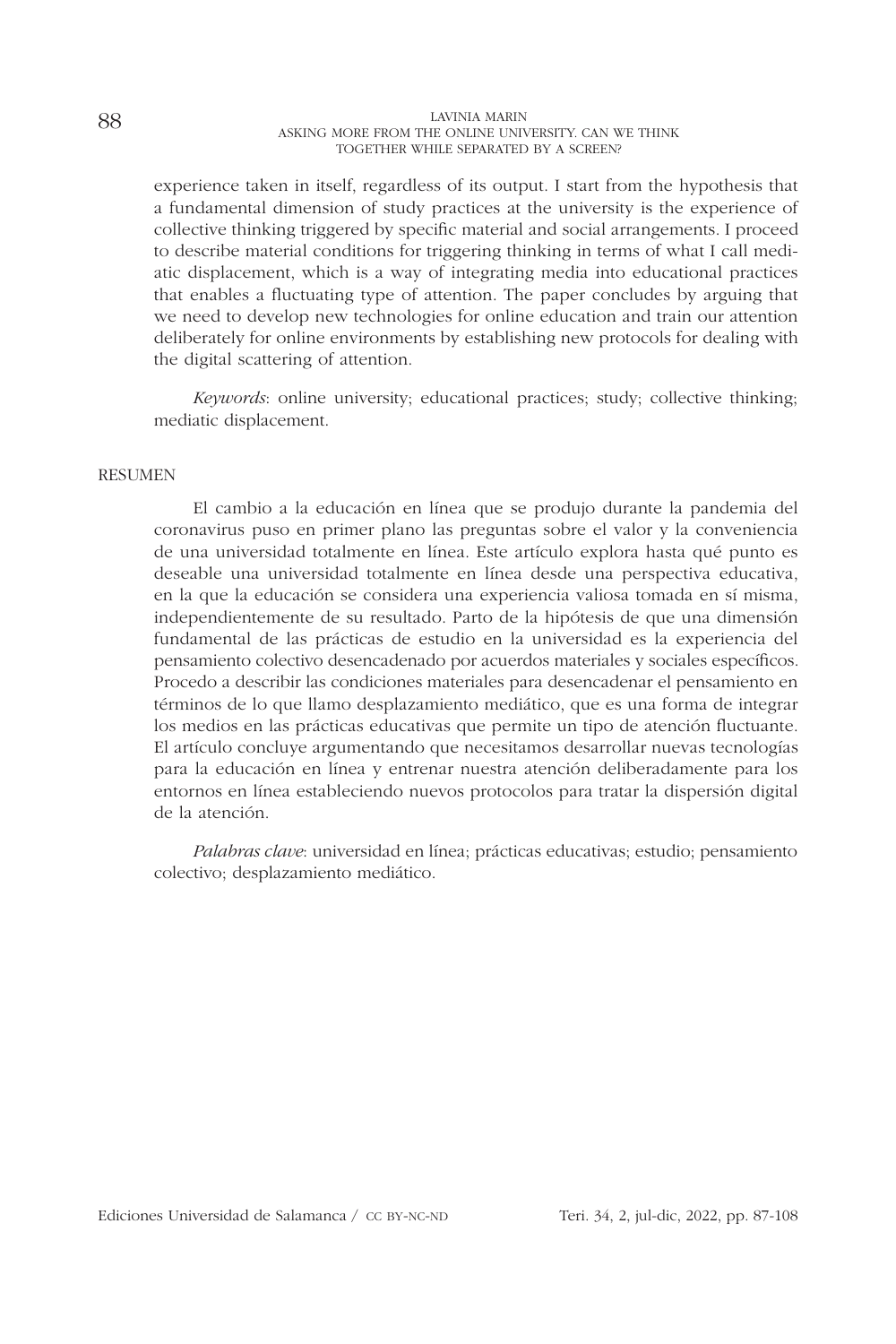### 1. Introduction: An educational approach to the online university

During the COVID-19 pandemic, various attempts at transitioning university classes to the online environment confronted us with the realisation of how difficult it is to enact an online university as a complete replacement for the physical university. Some wondered if an online university is desirable after all, drawing on previous discussions on the digital university<sup>2</sup>. However, it is unfair to draw such conclusions since the pandemic experiment of the online university was a survival solution, temporary at best. As Hodges and colleagues (2020) pointed out, we should abstain from concluding about the capabilities of online education from the emergency situation of remote online teaching that happened during the pandemic. However, after everyone got a first-hand experience of online teaching in the previous year, a question has been opened up: can an online university replace the physical university, and is this a desirable goal after all? To answer this, we must first clarify what we are after with an online university from an educational perspective.

It seems, at first sight, that we are currently in a good place to answer this question, given the extent of existing research on digital universities. For at least a decade before the Corona pandemic, the 'digital university' was a recurring trope in policy discourse on higher education. The 'digital university' discourse construed it as a desirable goal for policymakers and university administrators

2. In this article I distinguish 'digital university' from the 'online university' and will focus predominantly on the online form. The digital university is a distance university that uses digital media instead of paper (e.g. ebooks, pdf documents, digital quizzes, pre-recorded lectures, etc), meaning that an entire curriculum could be fitted on a CD or memory stick and given to students to access it fully offline. While the digital university can make use of the Internet connectivity and deliver its courses in real time, this is not strictly needed; a digital university can be, in principle, a fully asynchronous university. One paradigmatic example of a digital university are the MOOCs (massive open online courses) which are set up in such a way that students can take the courses and solve the exams at different times, at their own pace. By contrast, in the online university, lectures and seminars are delivered as much as possible in real time, for example through videoconferencing platforms - as seen in the higher education's responses to the COVID-19 lockdowns. Even if the lectures may be pre-recorded, the students get some tutorial or interactive sessions which happen in real time so that they can discuss these (the so called flipped-classroom model was used heavily in the online education). The digital university was meant to work as stand-alone, as a package of information and instructions that, once received by the student, do not usually need any more input from the teachers. Meanwhile, the online university can survive only because students and teachers are tethered to the Internet, usually at the same time, from different spaces. The digital and the online university have a commonality in terms of mediation: both are accessed through a digital screen- be it of a phone, laptop or tablet, but their protocols are somewhat different. Thus, while the digital mediation is the same, the educational practices and the assumptions of what makes education are strikingly different. The digital university proponents assume that long-distance education counts as a complete education, while the online university proponents assume that there is always a need for contact between students and instructors, even if it is mediated by Internet technologies and digital screens.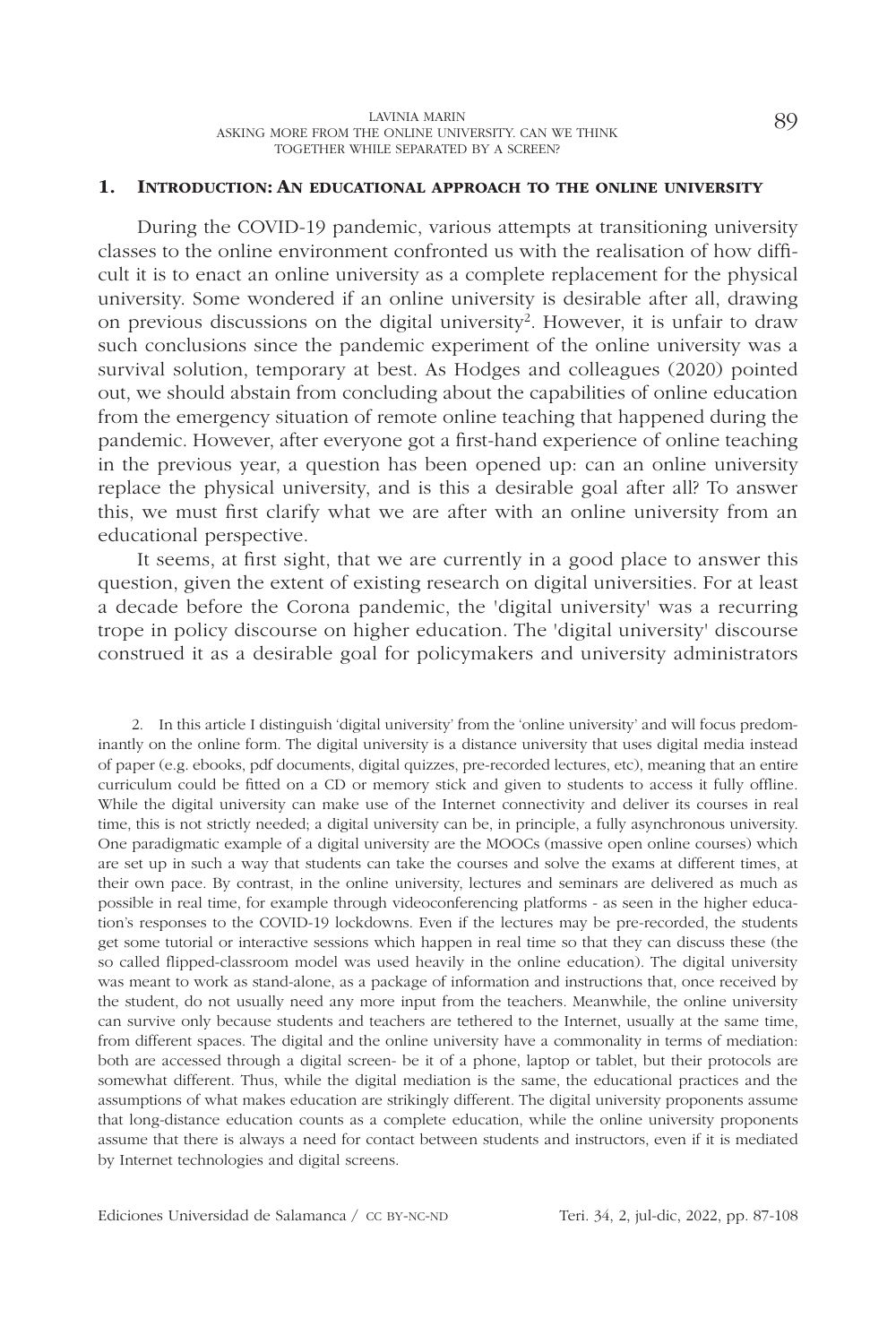(Bowen, 2013), part of a broader rhetorical move of modernising the universities by giving them a digital appendage<sup>3</sup>. Notwithstanding pandemics, there are many reasons why a digital university might be desirable. Some have to do with increasing the student base or offering more inclusive services to disabled students. Furthermore, there has been a lot of research in the last decades about the effectiveness of online learning, measuring how well online students perform while compared with offline cohorts (Kimball, 2002). However, the discourse on digital university seems to assume that the goal of university education is primarily about learning (Lewin, 2016); hence the metrics used to measure the success revolves around the student's remembering of things learned and their skills acquisition. While I acknowledge that learning is an important part of university life, often used as a primary justification for the societal role of universities, in this article, I will take *an educational perspective* (Masschelein & Simons, 2013, p. 173) on the online university. An educational perspective is an approach that conceptualises university practices as worthwhile of being done in themselves, implicitly taking a distance from functional approaches<sup>4</sup> that conceive the university as primarily conducive to goods outside itself. An educational approach sees the value of educational practices as being experiences worthwhile having in themselves and is almost identical with a post-critical approach to education (Hodgson *et al*., 2017, p. 17).

The possibility of having a digital education has been tackled already from an educational perspective by Vlieghe (2014), who showed that there are conceptual foundations in the work of Agamben and Stiegler that allow us to envision an educational use of digital technologies. Starting from this conceptual groundwork but going more into a normative direction, I want to look particularly at the kinds of experiences that online university practices give rise to and ask whether and how one can find meaning in these. Based on the educational approach, I inquire what the experiential conditions an online university should minimally provide to keep its educational form intact. This is a normative question whose answer implies a clear stance on what is valuable about university education and what needs to be kept in the transition to the online university, namely the distinctive experiences students have while studying at the university. All forms of education give rise to distinctive experiences, but the university's characteristic feature is the

3. For a comprehensive discussion of the discourse on the modernisation of higher education, see Custers & Magalhães, 2021.

4. Such functionalist approaches are, for example, sociological or economic ones which treasure the university insofar as it creates a uniform culture or contributes to the creating of a mass of knowledge workers, highly skilled.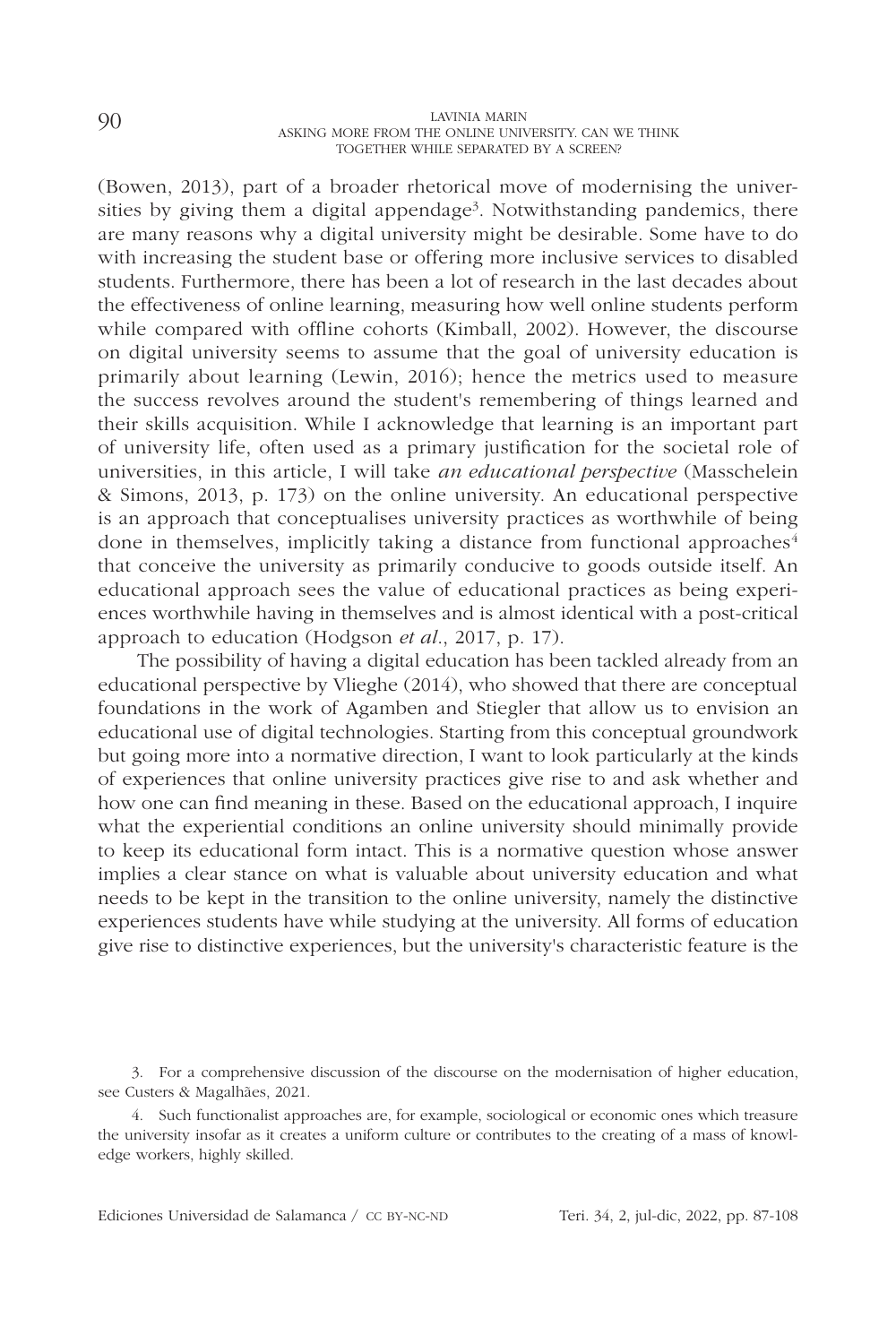felt experience of collective thinking<sup>5</sup>. Thus, the question of whether the online university can instantiate the same educational form as the physical university is narrowed down to inquiring about the experiences of collective thinking. To my knowledge, this question has not yet been asked in the online university scholarship, yet it is fundamental if we are considering online universities as a serious alternative to the physical ones.

Collective thinking at the university has been described as an event where thinking becomes real for those present who then become compelled to study it (Simons & Masschelein, 2018, p. 59). The collective aspect of thinking is not about a shared mental state that all participants experience at the same time (similar to emotional contagion in a group). Rather it is about the compelling effect of educational practices which make us think anew about a topic. The thoughts and conclusions we arrive at may be different, although there will be some alignment if we discuss what we think, ultimately. Whenever we enter into a situation of study, a topic that previously used to be indifferent to us suddenly becomes a matter of concern (Masschelein & Simons, 2009, p. 240), entailing that reverting to previous knowledge to solve this new problem is not enough, we must do some effort ourselves. The commonality of collective thinking is about instating something akin to an electromagnetic field that orients all subjects towards an issue of concern with such force that thinking cannot be avoided.

Collective thinking is intertwined with studying: something makes us think and, because we realise that we do not understand it enough, we need to study it further. Study practices have the effect of drawing us out of our own interests and patterns while placing in front of us a topic on which we must reflect urgently. The collective aspect is instantiated by the felt need to think, not by the conclusions of this reflection. Individual thinking and the collective one are similar up a point since, while we are alone, something can make us think - a book, a movie, a lived experience - yet the distinctive mark of the university is that it can make people think together about a common theme which becomes a matter of concern for all those involved (Schildermans *et al*., 2019; Swillens & Vlieghe, 2020; Schildermans, 2021). When something makes us think together while studying it, this is a sign that the boundaries between the world and education have been erased, and then the world becomes an educational opportunity. This focus on collective thinking at the university helps narrow the initial question into the following: what conditions are needed to enact collective thinking at a university? First, we need to look at how the classical university enacts thinking through its practices.

5. What I call 'collective thinking' is described by Masschelein and Simons as 'public thinking' (Masschelein and Simons 2013, p. 174) but I prefer the word 'collective' to designate the felt experience of thinking together, whereas they use the word 'public' to discuss the political implications of such thought and the formation of the public as an entity.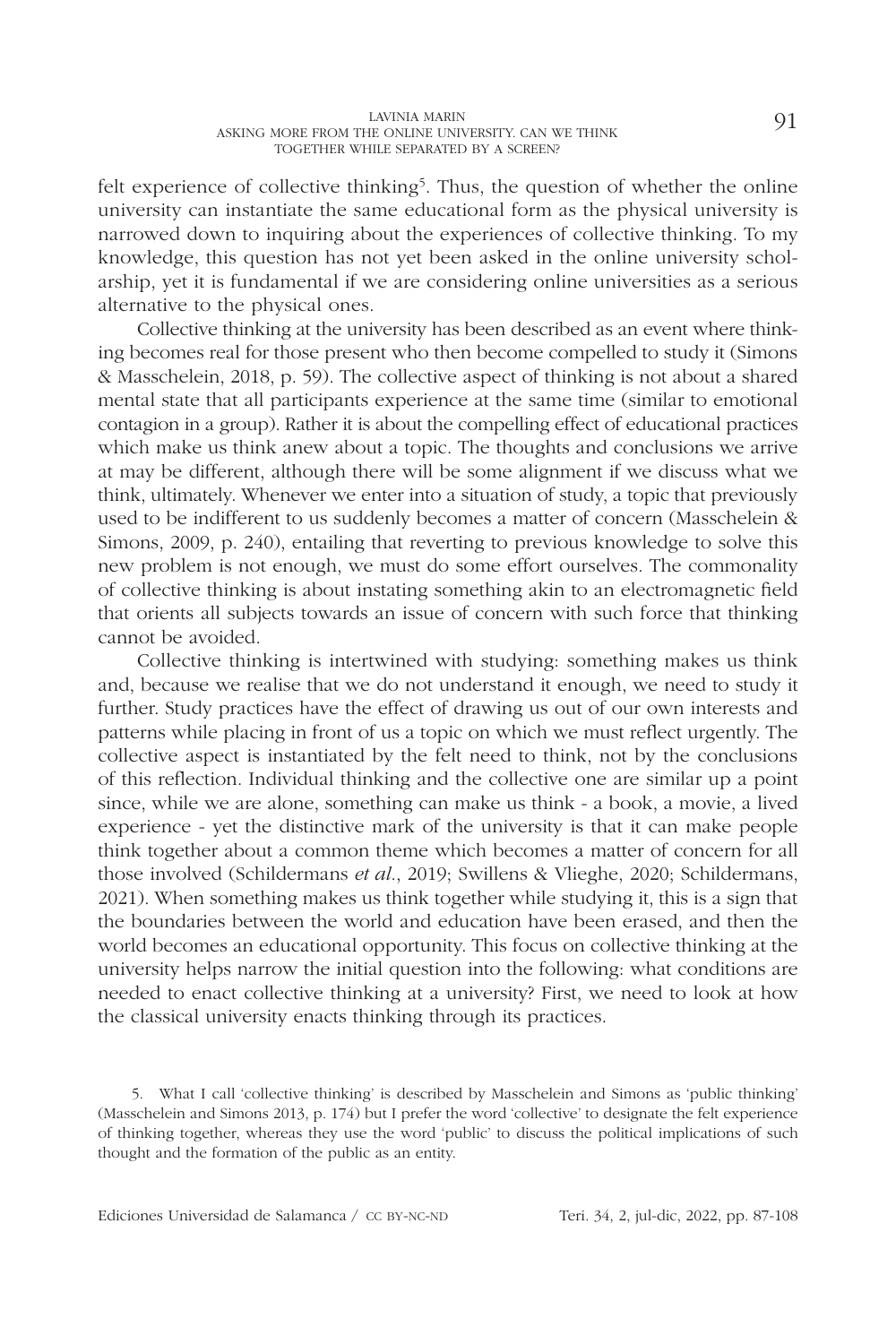### 2. Three exemplary instances of thinking at the university

Next, I will describe how thinking at the university emerges as a form of collective thinking while studying. To illustrate this experience, I will use three pedagogical practices at the university: a traditional one - the lecture, and two very new experimental practices: the Labo and the PATHES-3 study groups. By elucidating how thinking emerges in these three instances, we will be closer to understanding what conditions make the experience of collective thinking possible and even trigger it, and hence we will have a point of comparison with the online educational practices.

### 2.1. *The lecture*

92

Standard academic lectures at the university do not appear to be, *prima facie*, sites for thinking. The academic lecture has been described as a passive method for knowledge transmission with appalling results, begging the question of why this practice is still around (Laurillard, 2002). Conceiving the lecture as a means for knowledge transmission should indeed pose a problem for lecturing: why should we want to hear someone *speak* to us about the same kind of information that we can *read* much faster? Yet, learning is not the main aspect of the lecture, nor why we value it. From an educational perspective, which is about seeing the educational act as valuable of being experience in itself regardless of its outputs, one should ask what is unique about the lecture as a felt experience worthwhile in itself? Following Masschelein and Simons (2013), this valuable aspect lies in the unique ability of the lecturing as a pedagogical form to gather people around a shared matter of concern and thus make them think about it.

Thinking experienced in the lecture could be conceived as a solitary event up to a point: the lecturer speaking in front of the classroom can get sudden sparks of inspiration from seeing the faces of the students in disbelief or frowning as the presence of students acts as a catalyst for brainstorming by triggering successive explanations and reformulations, as explained by Kleist in a famous essay:

The human face confronting a speaker is an extraordinary source of inspiration to him and a glance which informs us that a thought we have only half expressed has already been grasped often saves us the trouble of expressing all the remaining half. I believe that, at the moment when he opened his mouth, many a great orator did not know what he was going to say (Kleist, 1951 -1805-, p. 43).

But this is not yet a collective thinking experience; rather, it is individual thinking supported by a collective, similar to improvisational theatre and political speeches that need some kind of audience. Collective thinking is somewhat different and has the distinctive features that both the audience and the lecturer are turned into students, or as Simons and Elen put it, "the student at the university is not a pupil,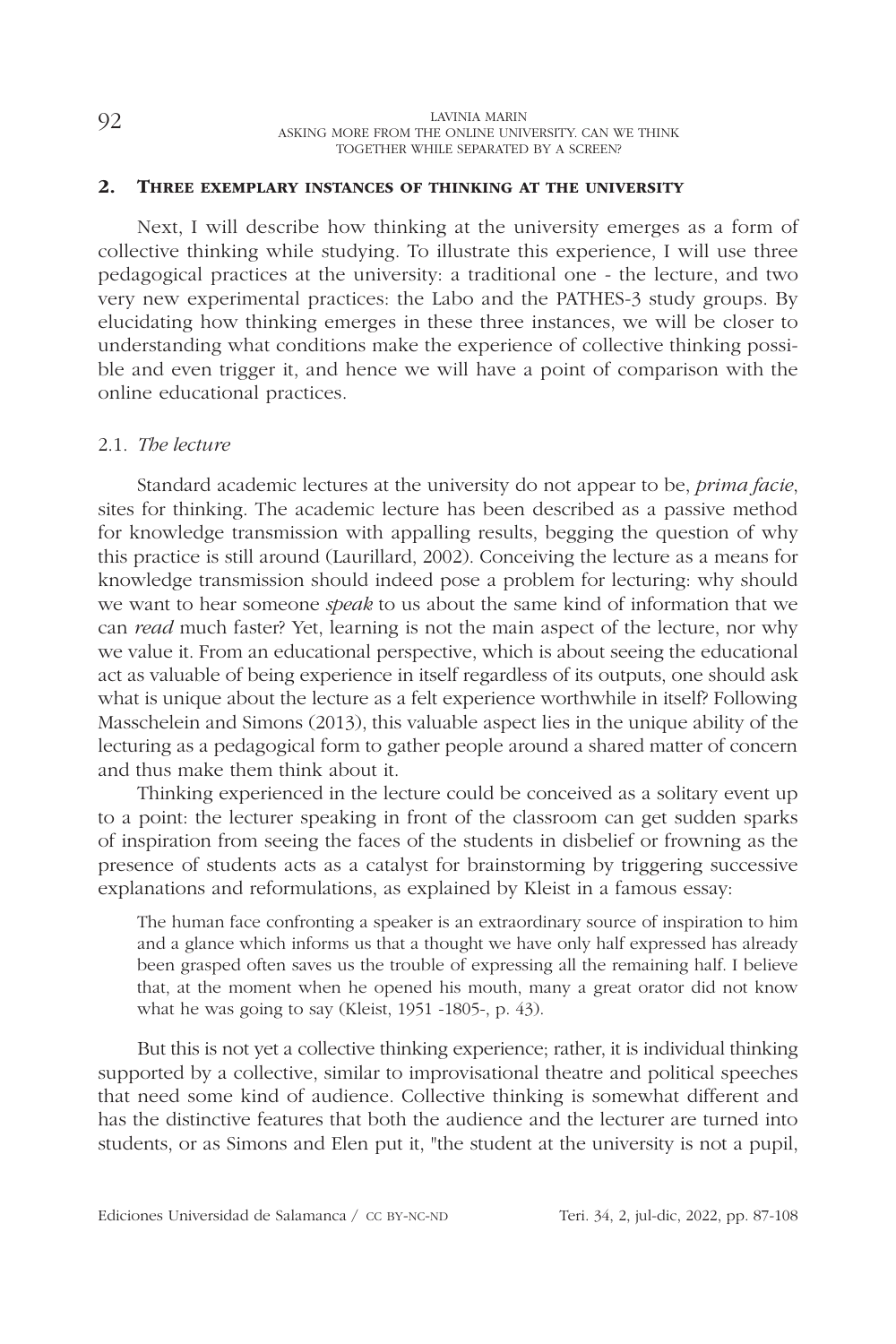but someone who participates in academic enquiry" (Simons & Elen, 2007, p. 624), namely the student and the lecturer are equal in several key moments when they are left without answers, and this compels them to think.

What happens concretely in the lecture to call forth this experience of collective thinking? For the lecturer, a certain risk-taking is needed. The lecturer needs to not follow one's notes or slides too closely. It is in those moments of straying from the notes when the lecturer addresses the audience thinking starts to occur by going into unprepared topics, into making connections and reflections on the spot. Thus, for the lecturer, leaving the pre-established lesson plan and following one's intuition are preconditions for thinking.

Meanwhile, for the students, note-taking experience is fundamental for triggering thinking. In taking notes, the students reshape the lecturer's speech, select what interests them, and rephrase it in their words. We can look at the student's notes as a seismograph of what made them think, as laid down on the page (Marin & Sturm, 2021). In taking notes, the students signal to the lecturer that they are present, following her train of thoughts, being attentive to the matters at hand. When doodling or writing absent-mindedly, students follow their train of thought that takes them out of the lecture hall into their own private space for thoughts. These events can alternate: a student can take notes about the lecture, stay with it, and suddenly steer off into a tangent and zone out of the event. We can easily recognise the moments of collective thinking when students are electrified by the speech and take notes furiously while fully attentive to the matter at hand. Yet, there is something important about the moments of zoning out; these are not uncommon events but are needed for students to focus their attention on those moments that matter truly to them. Zoning out and zoning in, being attentive to the lecturer's words, imagining these words, and then withdrawing in one's own thoughts are rhythmic stages of the lecturing experience that resemble inspiration and expiration. The note-taking is the lifeline of the lecture, ensuring that students return their attention to the present moment from time to time and participate in the collective event.

Strictly speaking, not everything going on in a lecture is about triggering thinking experiences. When an instructor introduces a new topic and explains its components, the students are primarily passive since they cannot do any thinking if they do not grasp the basic concepts. These expositional moments are necessary for the lecture because simply by having someone explain these in one's voice and addressing a particular audience, the concepts and theories become alive in a way that would be hard to achieve through reading a text alone<sup>6</sup>. Thus, regular lectures

6. One would consider these moments of explanation and being spoken to as passive learning or knowledge transmission. However, I do not consider this passive learning since students need to "strain to catch what the reader's mouth gives forth" (Illich, 1993, p. 54) and actively participate in the construction of meaning by following the line of explanation and by thinking alongside their instructor.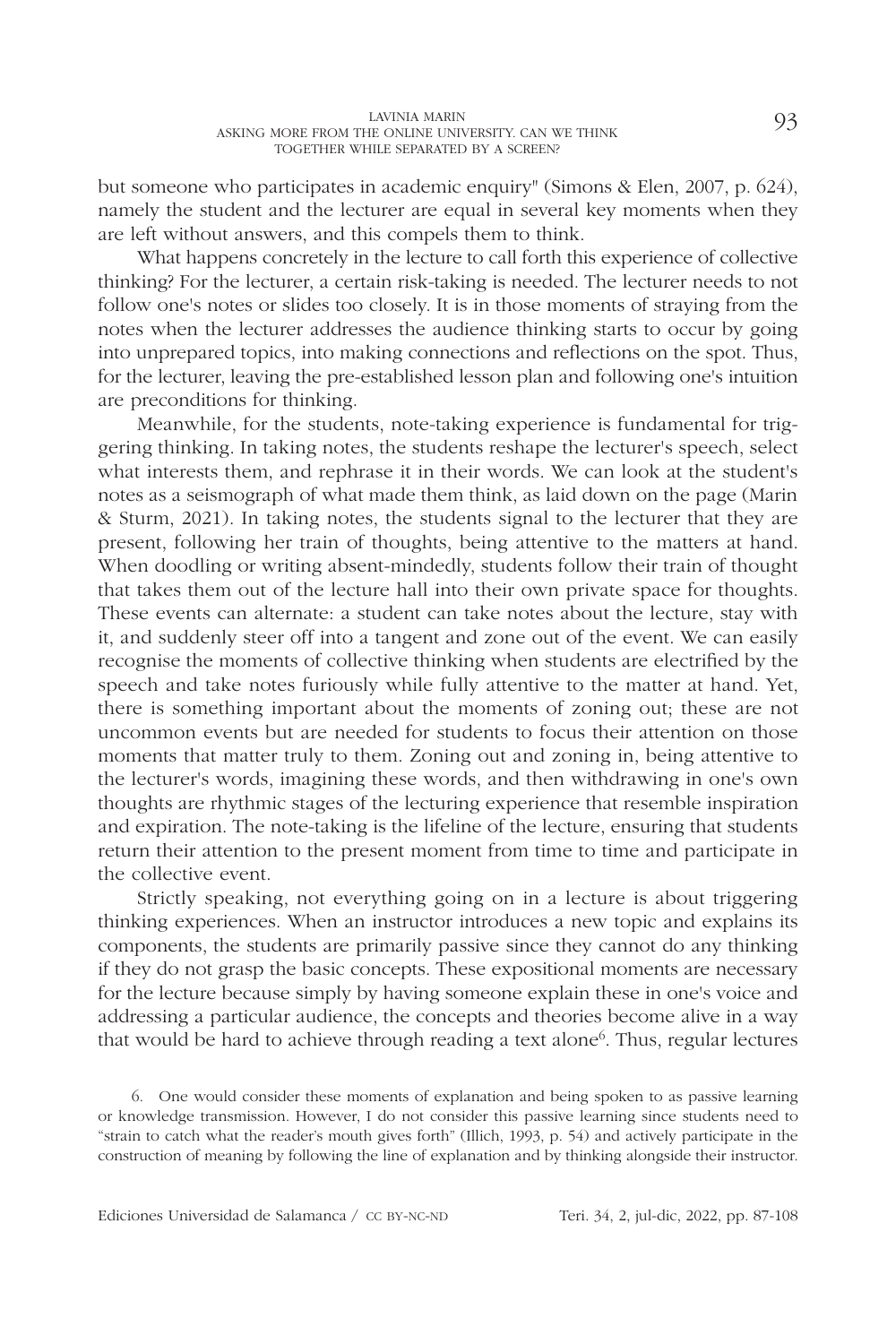are not solely thinking together but neither only exposition and explanations of concepts, rather a combination of both. If the lecture is only explanatory and the knowledge is treated as fixed7, then it is indistinguishable from a school-like class session. What makes the university lecture distinctive is this possibility of being punctured by moments when students are not merely spoken to but also called to think with the lecturer. These moments need not be frequent, but the possibility of their appearance is important and gives value to the experience of attending a lecture. Before entering a lecture hall, students do not know if it will be thought-provoking or a tedious experience, yet they do know that thinking is a genuine possibility with every lecture.

### 2.2. *The Labo*

The Labo (officially titled "Designing Educational Practices") is an optional course available for the students attending bachelor's and master's programmes in education at KU Leuven. The course aims to explore a city and then map it with the help of the students, following a strict protocol that directs their attention at certain points of interest. Briefly summarised, the students travel together to a new city (such as Athens, Charleroi, Barcelona, Leuven, etc.) and then walk alone or in pairs on a random path - always the same - taking note of certain parameters of what they see (stray dogs, empty shops, gas stations, graffiti). In the evenings, the students are reunited and add the things they found throughout the day on a map. Developed by Jan Masschelein together with an educational team and refined throughout years, the protocol enables students to learn to see (again) a city and experience it through their five senses by immersing themselves in an experience of the city and staying with this experience for hours, per the duration of the walks. The points that need to be recorded by students in their walks are of various kinds:

informal settlements, benches, abandoned buildings, graffiti, and the like, which had developed and changed over the years — in order to focus on the issue of the "public." The students talked to people, took photographs, captured smells and sounds, and shared moods. As noted, the paths were arbitrary, crossing the whole of Athens, not translating an intention to visit particular (for example, beautiful or deprived) areas, places, viewpoints, or "zones" (Masschelein, 2019, p. 192).

7. As Humboldt put it, "it is a peculiarity of the higher scientific institutions that they always treat science as a problem that has still not been fully resolved and therefore remain constantly engaged in research, whereas the school deals with and teaches only finished and agreed-upon bits of knowledge." (Humboldt, 1810)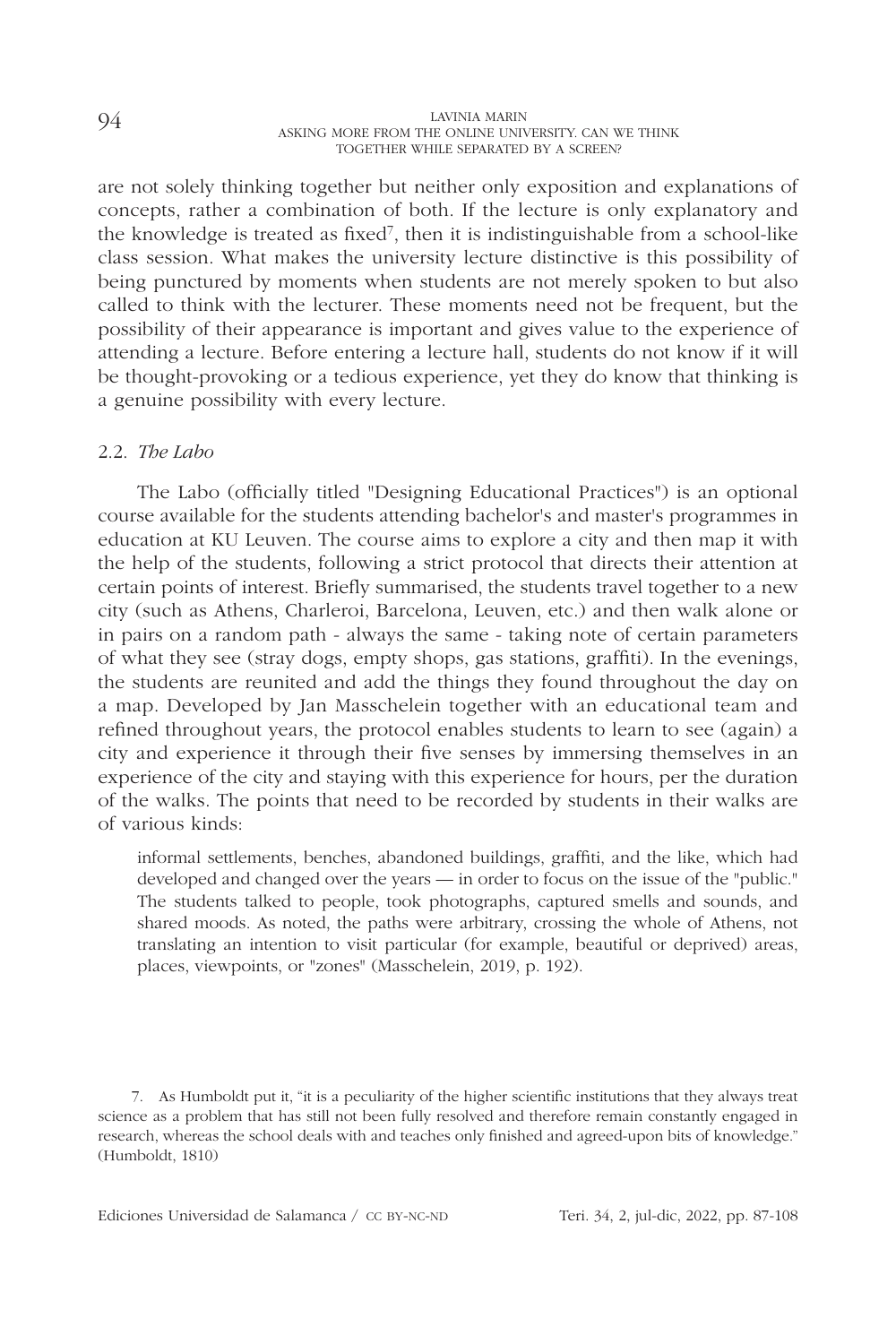After walking daily through these random paths for a week, the students come to see the city in a different light, beyond the touristy façade and official advertising. Through such a simple yet rigorous procedure of "mapping, walking, looking, listening, and conversation exercises in various city landscapes all over the world" (op. cit., p. 190), students learn to "sensorially 'situate' thinking" since, in the pedagogical conception of the exercise, "walking and mapping exercises ... are conceived as practices of attention, investigation, and entanglement" (op. cit., p. 191). In other words, students learn to see again and to really experience the city for the first time.

In the Labo course, the thinking is triggered by practices that allow students to pay attention to the things they would not normally see (a big part of enabling their paying attention is the rule that they cannot use their phones during the day to search for things or check social media, they can only use phones to take pictures to document the points of interest). Thinking is thus triggered first by the heightened attention of being in the moment with one's all senses and then through collective practices of map-making in the evenings and discussing with each other what they saw. Students see, feel and think, but their thinking is grounded in the experiences they had of the city, it is situated thinking. It is not speculative thinking but abstract thinking grounded in actual experiences since the map-making and the discussions allow students to conceptualise the city at a high level of abstraction that does not exclude care and involvement.

University thinking begins by learning to pay attention to a matter of concern, and the Labo is a sophisticated experiment in making attention through protocols designed specifically to require "a certain discipline of mind and body" (op. cit., p. 200) which uses the senses to orient the student's attention to the present moment. Yet, paying attention by itself is not enough by itself to launch us into thinking. The university thinking in the Labo is emerging as a kind of collective thinking - not in the sense that all students maintain the same thought at the same time - meaning that they are concerned by the same issue, which they have conceptualised in the same terms, and which imposes its presence to them equally. When something commands our attention and reflection as a group, we are engaging in collective thinking. This part of the Labo was made possible by the evening discussions in which students aligned or confronted their beliefs about what they saw during the day, and in those discussions, they also singled out the most important normative aspects of the situation at hand (what matters are of concern and what needs further reflection) in a more systematic way. Collective thinking is not groupthink (Janis, 2008), namely a mode of thinking in a group that seeks consensus above the truth and, after arriving at consensus, becomes resistant to its change. Because, during the Labo, while students do think about the same thing from the same perspective, they do so in different ways. We find commonalities among their conclusions, but they reach them independently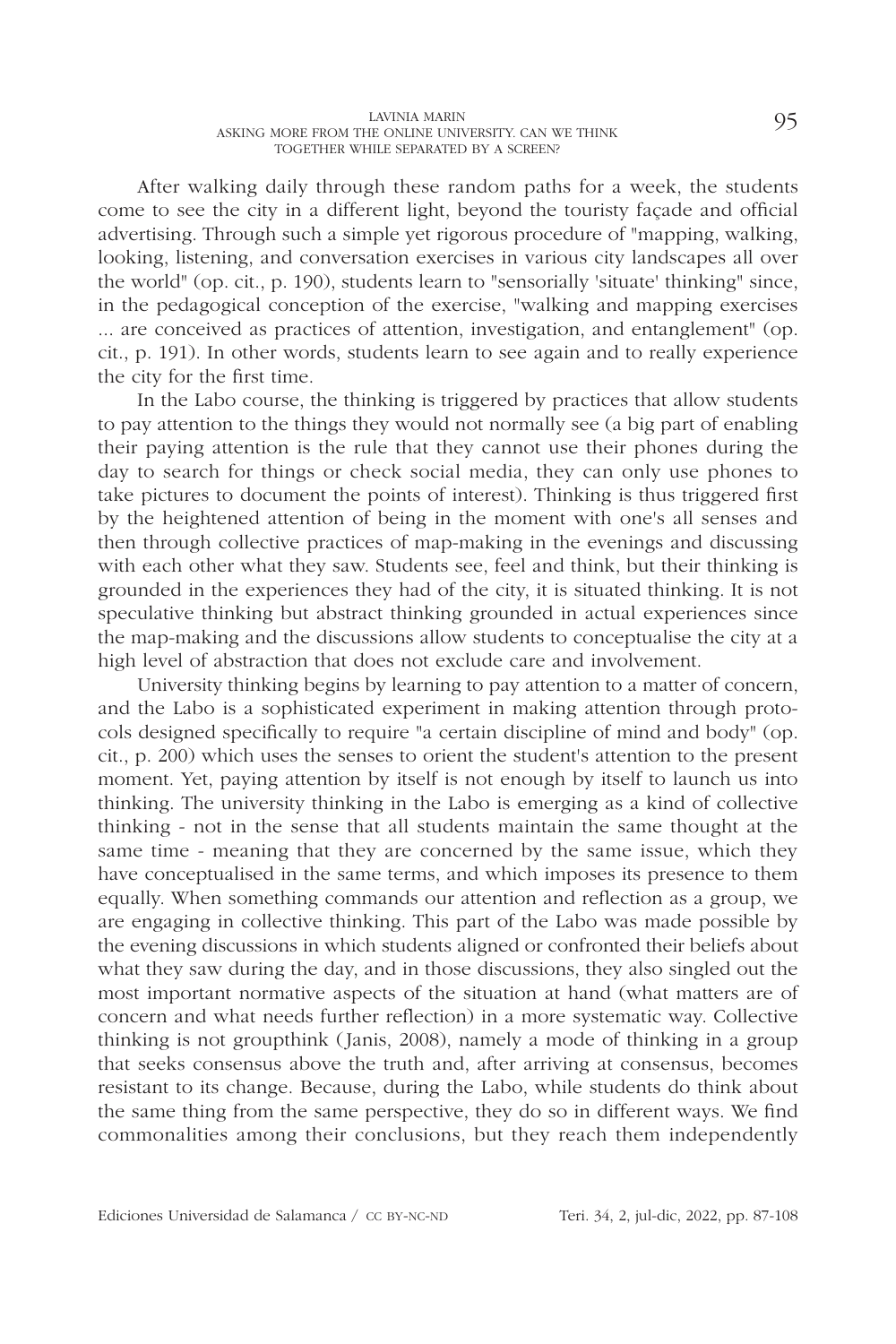(through the walks) and then dialogically (map-making and discussing what they saw with each other). The students are not told what to believe by anyone; they reach some conclusions and then re-enforce these by their colleague's similar experiences. They make sense of the experience together without a teacher telling them how to interpret what they saw. The Labo is an unusual course in the array of courses that education students take at KU Leuven. It is a course that takes a risk by enacting an experiment of attention forming. The Labo acts as a lens to focus this experience of collective thinking enabled through the common paying of attention while walking and map-making. The teaching instructors moderate some reading seminars, and then they guide the protocol for the walking and map-making, but the minimal teaching takes a back seat to the experience of lived map-making. No person teaches anything in this course; rather, the city teaches the students to look and think.

# 2.3. *PATHES-3 study groups*

In the autumn of 2019, the *Philosophy and Theory of Higher Education Society* held its 3rd conference in Leuven (abbreviated here as PATHES-3). The local organisers decided to experiment with a non-standard format and designed a conference made up entirely of study groups. The format was, briefly, this: the 70-80 participants who joined the conference were asked to send an abstract of 1000 words maximum concerning the topic of the conference in that year, namely the issue of study. All the contributions were gathered in a booklet with a special format for print: 2/3 of the page was the text, and the remaining third was a white margin on the page, a space to take handwritten notes. During the conference, the participants were split into 8 study groups, and each group was tasked with elaborating a theme related to the conference's topic. Each group worked in a separate room for one day and a half, holding regular study meetings. First, the group members had some reading time - in which they read the contributions from the booklet and made notes in the margins. Then, the group gathered around a table and started discussing their theme and confronting the findings from the booklet. Finally, based on these discussions, they made a conceptual map with the main issues concerning their theme, research directions, and major questions. The output of each group was a visual concept map. The groups convened on the second day in a plenary, showed their maps to the other groups, presented their main findings, and answered questions from other groups.

PATHES-3 was conceived as a reversal of the usual progression of a conference whereby one comes to the conference with a paper already written, ready to be presented, thus assuming the thinking to have happened before the conference. By choosing the format of the study groups, the conference asked participants to think during the conference, in their study group, while starting from the drafts

96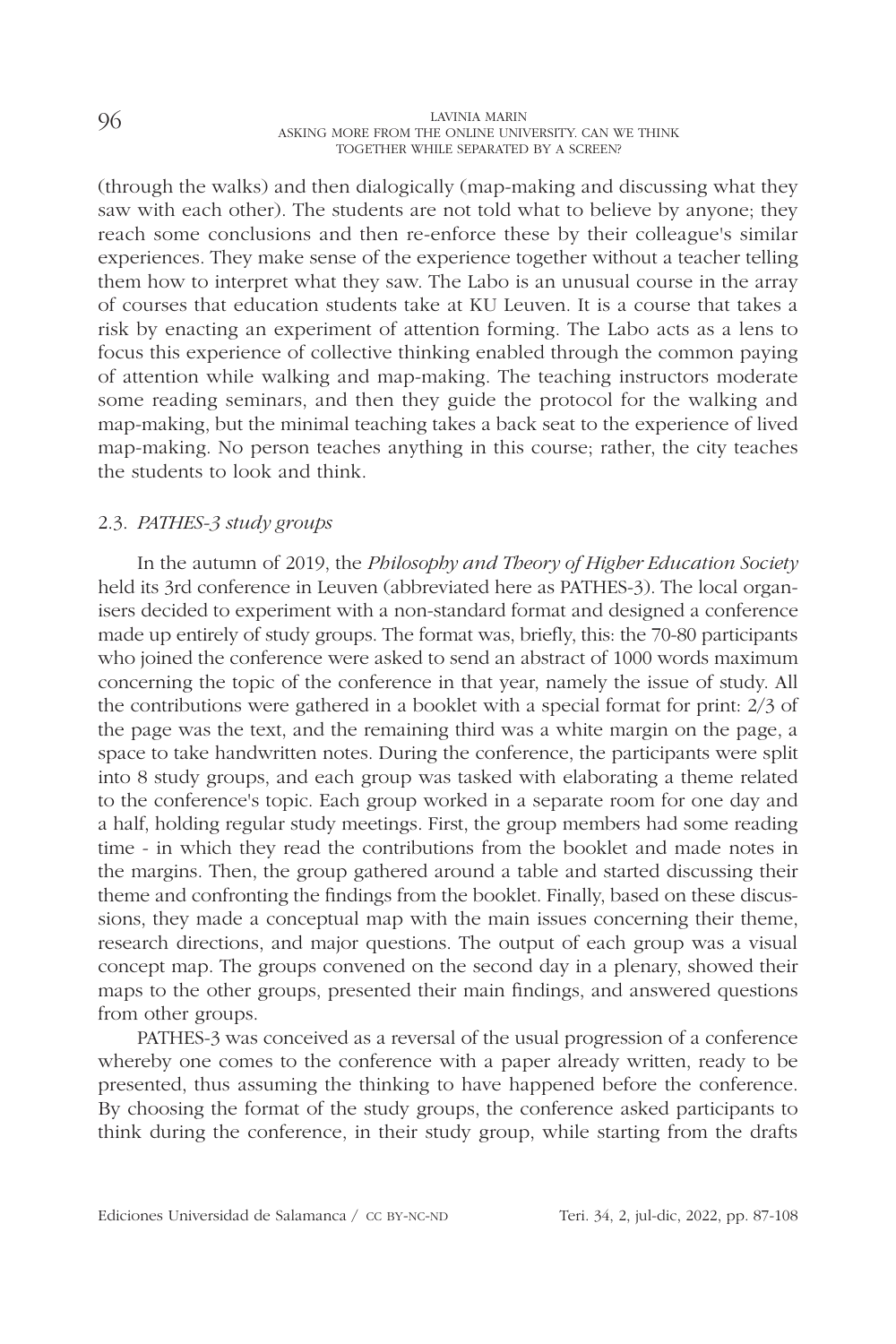published in the booklet as an inspiration. The conference was a success in respect to materialising conditions for thinking, as shown by the participants' feedback explicitly mentioning how it made them think and how unusual this experience had been for them. The format encouraged collective thinking through map-making and discussions, which confronted all participants with the limits of their own interpretation of the readings. This format also presupposed an ethos of equality among participants: PHDs, lecturers, professors, postdocs were speaking to each other on an equal footing, all contributing to the discussion and the map-making. They had all become students (Simons & Masschelein, 2018). The PATHES-3 took a classic format for presenting research - the academic conference- and turned it into an occasion for studying and managed, successfully, to enact collective thinking in all its sessions.

### 3. Mediatic conditions for enacting thinking in university practices

Inspired by the previous examples, we can now draw some conclusions about the material and affective conditions that foster thinking at the university. Collective thinking emerges when students and instructors alike are asked to think about a phenomenon they study. The collective aspect lies not simply in doing it together but in the erasing of the differences between students and teachers: in the moments of thinking, everyone is a student of the topic at hand, seeking to understand and navigating the flow of thoughts stirred by it. Thought equalises those engaged in it. Or, in the words of Simons and Masschelein, we all become students:

Becoming a student means becoming curious about what a text, or any other thing, has to say or makes visible. (…) These are practices – for instance, in a seminar, laboratory, lecture hall – where a text, a graph, an image suddenly starts to raise its own voice, difficult to ignore yet equally difficult to understand, at least when holding to established ways of understanding and looking. It becomes a thing, it becomes real, it interrupts discourses and representations, it causes stuttering and hesitation, it appears as what was not calculated as presenting a possible objection to our statements and hypotheses (Simons & Masschelein, 2018, p. 59).

To be able to think together with others, one needs to stay with the discomfort of not knowing and be sensitive to the limits of one's knowledge. When we do not know something, the spontaneous temptation is to revert to previous knowledge that is somewhat similar, to use heuristics or rules-of-thumb to derive a quick answer or to defer thinking in order to jump into action. This entails some willingness to take risks and experiment for all sides involved.

The Labo and the PATHES-3 were experimenting with reversing a classical educational format and questioning it. The Labo proposes a course format without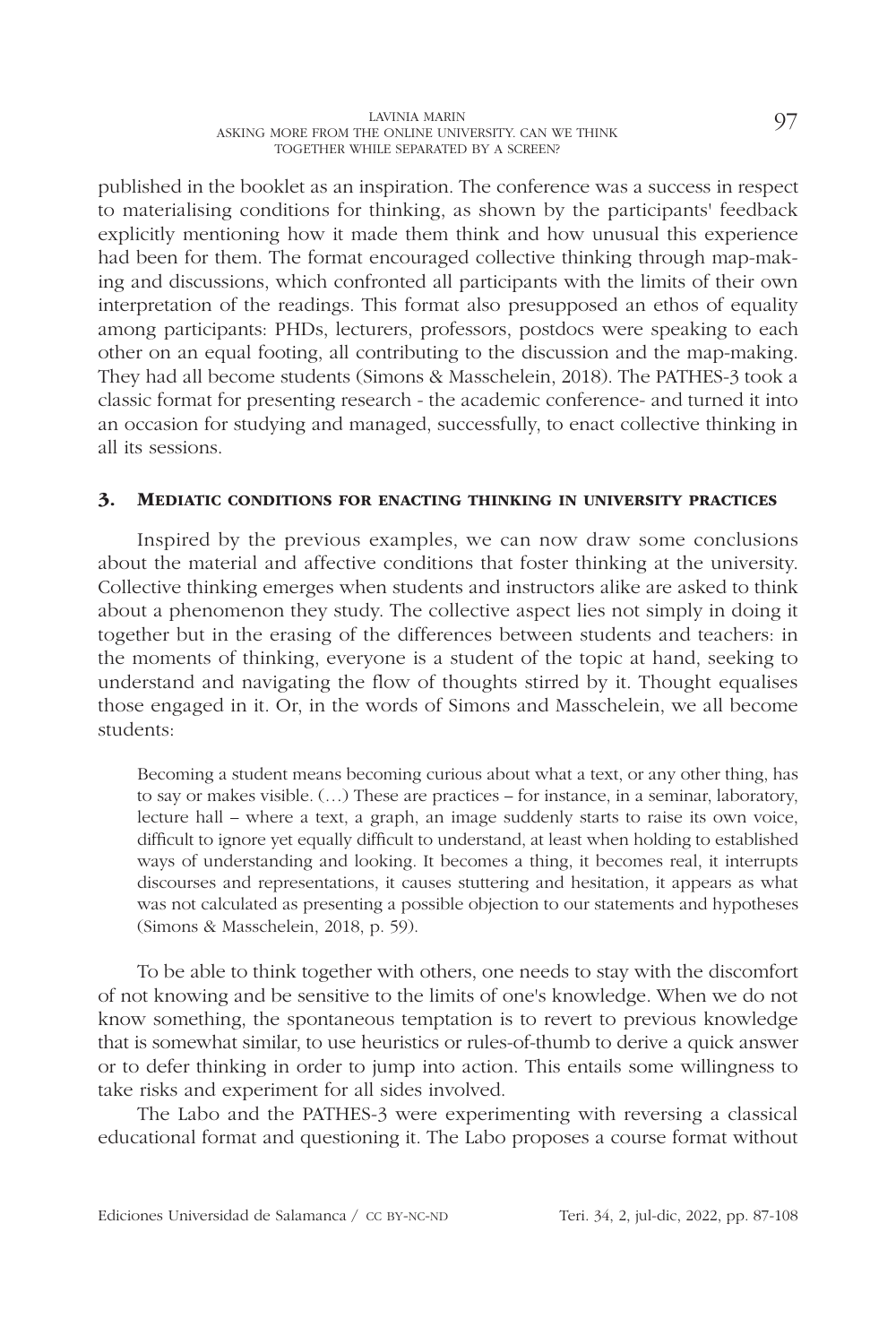a teacher, a radical reversal of the lecture. The city teaches the students through walking and map-making, and then students think together, without needing a teacher to highlight what to think. PATHES-3 was a conference without individual presentations, whereby thinking and presentation were done by groups, subverting the hierarchy speaker/audience and showing us how a conference could look if all participants would get to speak, placed on an equal footing. This reversal helps to make thinking more tangible for the participants by asking them to take a risk; the classical format of the lecture can trigger collective thinking, but, again, some risk taking is needed from the lecturer and the students, and this is somewhat harder to achieve. In the centuries that passed since the invention of the lecture as a format, we have learned to tame it through lesson plans, slides and lecture notes that minimise the risks we take as educators.

Given that risk-taking is needed to enact collective thinking, one could point to several epistemic virtues needed here, the most important being intellectual humility and curiosity. These two epistemic virtues can be acquired and trained, yet we cannot directly assume that people have those epistemic virtues when they participate in study practices. The university does not rely on pre-existing epistemic virtues, but rather it creates environments where such virtues are made easier to exercise and perhaps contribute to the formation of virtues through study practices. In this paper, I want to clarify to what extent can the university enact environments that call forth our propensity to think, regardless of how virtuous or knowledgeable the participants were before. Is there a systematic way in which the university manages to make its participants think through material arrangements? My answer below singles out the material arrangements needed to enact protocols for fluctuating attention and the affective environment enacted by participants. I leave open the possibility that more conditions are needed to enact collective thinking, but these two seem necessary and primary concerns.

### 3.1 *Educational Protocols for fluctuating attention*

Any university practice could be described either in terms of its outcomes (e.g. a practice in view of learning) or in terms of how it unfolds practically, step by step; the latter description is about the protocols that make up a practice. Whether we realise it or not, protocols are the backbone of university educational practices yet, in educational research, we do not frequently use this term to describe what is going on in education because of the overwhelming focus on desired outcomes. Protocols are used most in technical disciplines involving non-human actors such as computer networking, or in medical practices, and in qualitative research (Jacob & Furgerson, 2012). A protocol is a sequence describing the rules for conducting a practice and the order of steps. As defined by Masschelein, "a protocol contains some principles or rules and also requires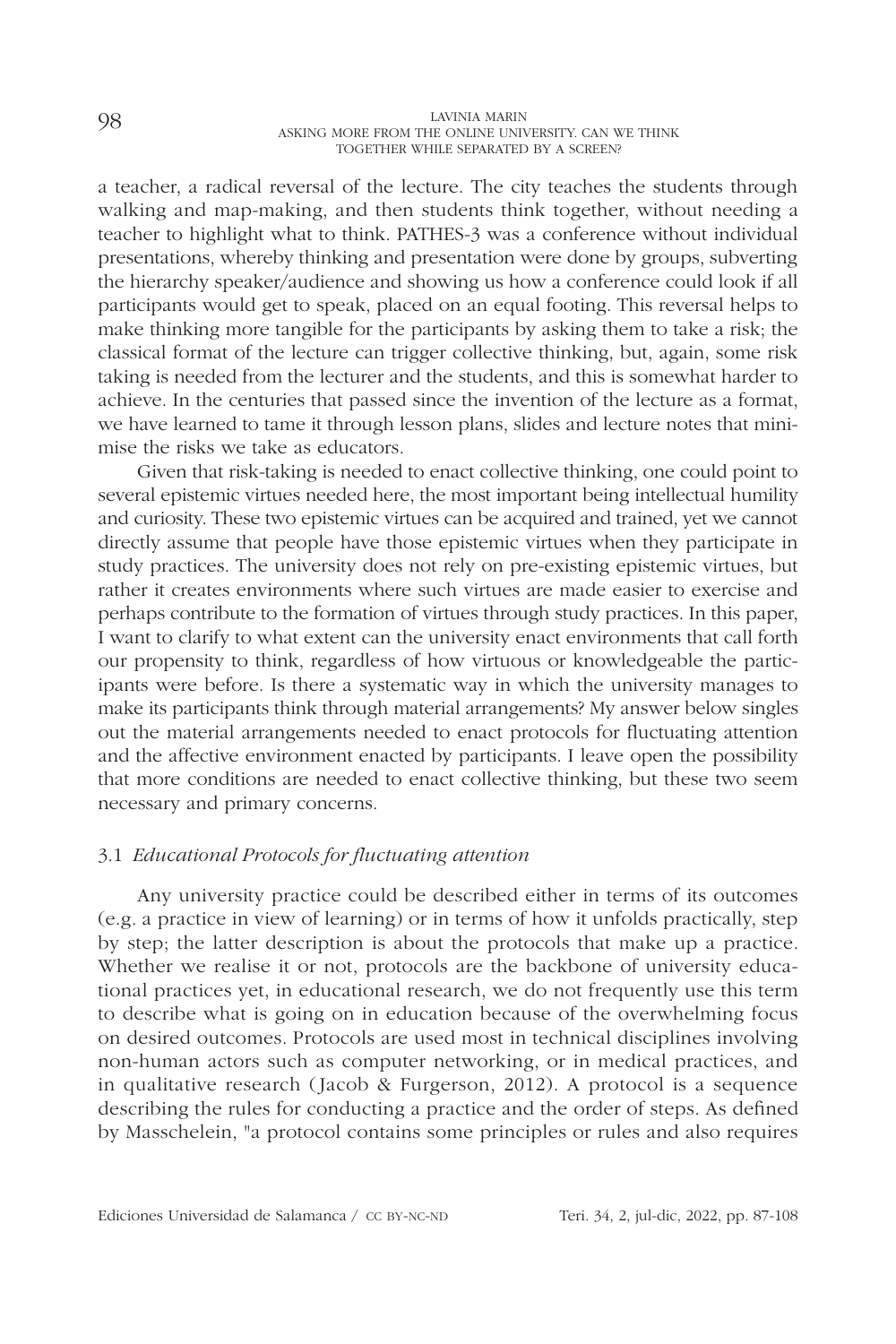a certain discipline of mind and body" (Masschelein, 2019, p. 200), whereby the discipline of mind and body was meant specifically to capture the educational nature of this protocol. All educational practices are made up of protocols largely (some tacitly assumed by participants), yet what makes university practices unique is that their educational protocols are about sustaining attention. Without attention, it is hard to imagine what an educational experience would look like, yet how we facilitate attention in various educational practices depends overwhelmingly on protocols.

I conceptualise attention as an internal good of educational practices. Internal goods, following Alasdair MacIntyre's theory of practice, are what is essential to perform an activity and to achieve standards of excellence in that practice: "internal goods must not be subordinated to external goods, but the latter to the former" (Keat, 2008, p. 245). As mentioned previously, an educational perspective entails taking educational practices as valuable experiences in themselves, but this can only happen when actors are pursuing the internal goods in the practice. If we zoom in on the protocols enacted in university practices, the central question is what kind of attention do we need to enact at the university? Not all kinds of attention emerging in educational practices are equal. As theorised by Katherine Hayles, the two primary forms of attention are deep and hyper attention. Deep attention is experienced when we are focused on one task at a time: "Deep attention … is characterised by concentrating on a single object for long periods (say, a novel by Dickens), ignoring outside stimuli while so engaged, preferring a single information stream, and having a high tolerance for long focus times" (Hayles, 2007, p. 187). By contrast, hyper attention is an "attention [that] excels at negotiating rapidly changing environments in which multiple foci compete for attention" (op. cit., p. 188). Hayles argued that, from an evolutionary perspective, hyper attention is older than deep attention because the first humans needed to be on the alert for constant dangers. In contrast, deep attention is "a relative luxury" (op. cit., p. 188) of developed civilisations that could afford to create environments for focusing only on one thing at a time.

Based on Hayles' distinction between modes of attention, I hypothesise that the attention experienced during university practices is one of deep attention experienced while switching media while focusing on one topic or thought. I call this mode fluctuating attention and, although it may look as if it is a mode of hyper attention (due to the constant switching), I maintain that it is deep attention in another guise. Fluctuating attention is deep attention that follows the same thought through multiple media instantiations, sometimes going into daydreaming but not seeking excitement or the change of topic. To illustrate what this attention looks like and how protocols facilitate its work, I will go back to the previous three examples as exemplary cases of fluctuating attention enacted through educational protocols.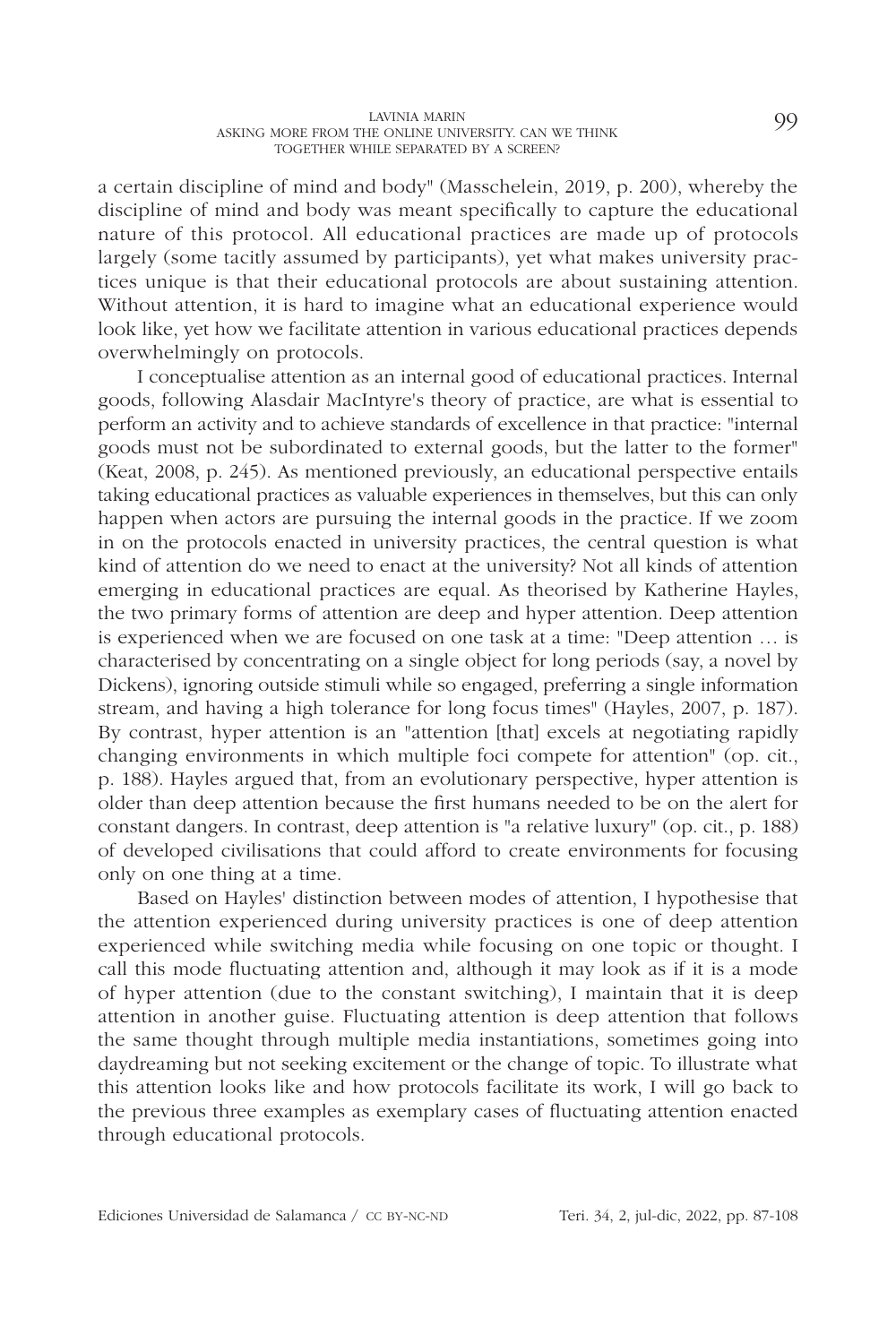Lecturing can be described as a series of protocols for keeping the attention focused on what is happening in the lecture hall: there are implicit rules for keeping silent, for sitting down, for taking notes, and for asking questions or interrupting. There are also rules embedded in the architecture of the lecture halls that draw students' gazes to the lecturer and to the blackboard, sustaining their attention focused on one point. The protocols of lecturing can be written down as a series of' shoulds' that are not stated explicitly until someone trespasses and does something else: one should listen attentively, one should take notes, one should look at the blackboard or the slides when the lecturer is pointing there, one should not disrupt the concentration of one's colleagues, etc. Tutorials or seminars are made up of similar protocols for attention, but this time, instead of being primarily supportive of listening, the enacting of dialogue among participants is a primary goal. As a non-standard educational practice, the Labo made a list of all its protocols meant for the students. During the Labo expeditions, the students are encouraged to perceive the world around them through all their senses - hence to be present in the moment (which entails a special rule for not using their phones), and then, to transpose it into maps, to visualise it, and to interpret it through discussions gathered around the maps. The protocols for PATHES-3 were about silent reading, taking notes, discussing together and map-making. These protocols were enforced by the way in which the time was structured, allowing for ample discussions and open time for thinking while conceptual map-making.

The protocols employed during educational practices at the university sustain the student's attention, but these are not meant to create uninterrupted attention, fixed on one point. In this kind of attention lies the main difference between school practices and university practices: the school asks pupils to listen and pay constant attention, whereas the university asks students to think; the difference between the two lies in the modulation of this attention. Attention in the university cannot be a continuous focus on the matter at hand, nor can it be merely passive (as in trying to understand the speaker's words alone). Rather, at the university, this attention is active; it interrogates the words, and it makes its own conclusions. This means that the attention needs to fluctuate between self-directed and other-directed orientations8. When we only pay attention to our own thoughts while studying, we risk becoming self-absorbed and ultimately insensitive to the world as it challenges our modes of thinking about it. Studying starts emphatically with a stance of 'I do not know' and, in order to arrive at it, we need to be challenged by the world as it does not fit neatly into our conceptual models. When we only pay attention to what others say (as is the case with passive absorption

8. Even though I employ words such as "external" and "internal", I do not presuppose a Cartesian theatre of mind, a place in our minds disconnected from the world. Rather, these words need to be understood as directed vectors: internal means directed towards the self, and external directed towards others.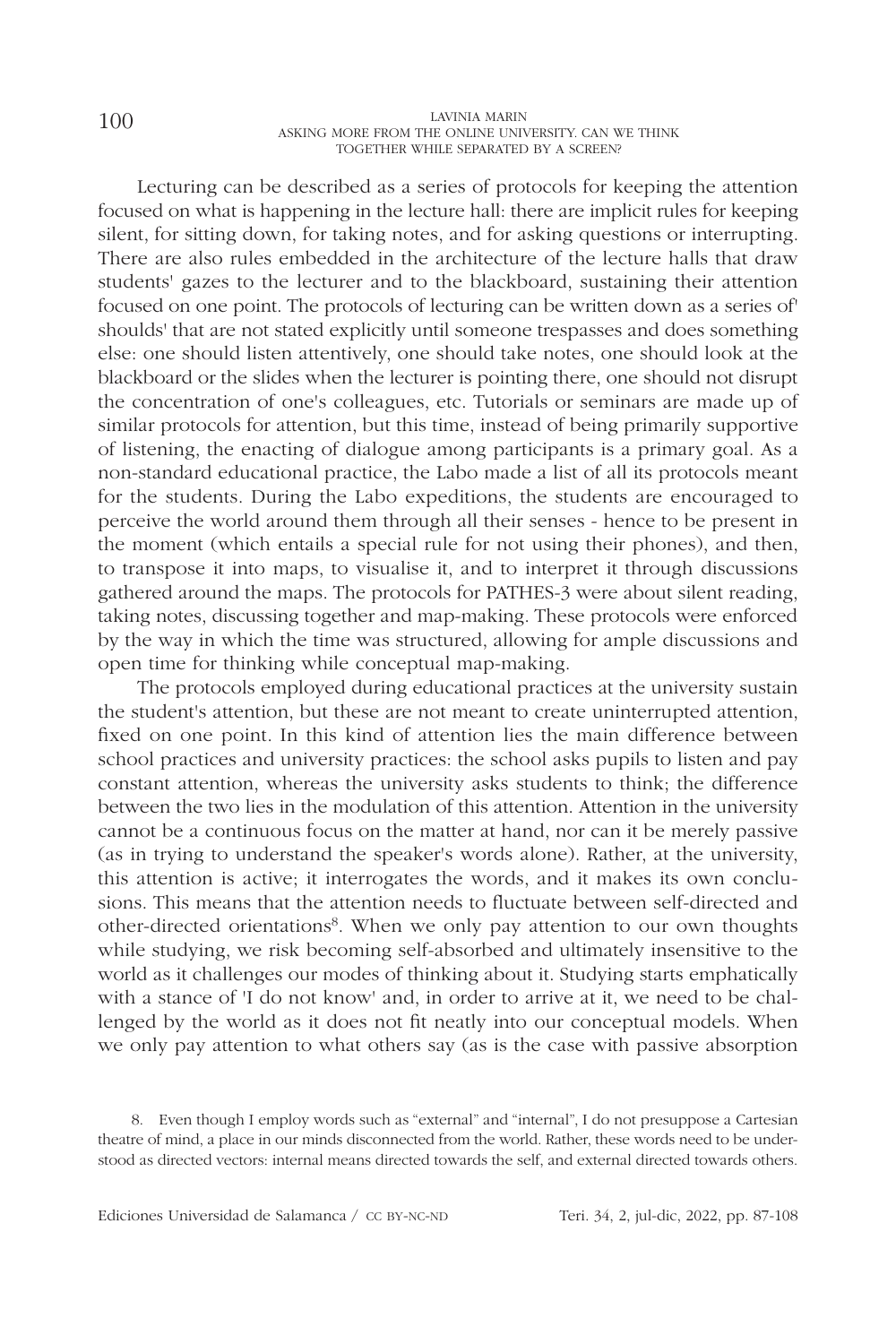of information), we run the risk of taking it all for granted and being immersed in others' thinking to the extent that our thinking cannot lift off the ground. Hence the fluctuation of attention between what others say and do and what we think ourselves needs to be constantly shifting. Usually, this is achieved at the university primarily through the practice of note-taking: when students take notes in a seminar or a lecture, they do not transcribe verbatim what they hear, but they also process it and transform the words based on their interpretation, and what gets written down is a combination of what other thinks and what one thinks (Marin & Sturm, 2021), a hybrid thought which is collective by its very nature.

# 3.2. *Mediatic displacement as the material condition for fluctuating attention*

I have theorised elsewhere that the distinctive way university practices make this fluctuation of attention possible is by employing media in certain ways, through what I have called *mediatic displacement* (Marin, 2021). Mediatic displacement is a protocol of constantly switching between media, not allowing any medium to dominate the study experience. The medium is the support for what makes us think, and also the support for the object of study, but it should not inescapably absorb our attention, for example in the way that cinema focuses our attention on the big screen, making it hard to switch our attention away from it. In light of this idea of one medium as capturing thought and giving structure to our thinking (see Flusser, 2000 for a theory of media as structuring thought), there is a need to be able to think beyond the order imposed by one media. Inspired by Vilém Flusser's technique of repeated translations as transcoding of thought (Flusser, 2011), whereby the structure of a language is neutralised by the translation into a subsequent language, I have hypothesised that a similar effect is reached at the university through repeated use of various media, or what I have called mediatic displacement:

Mediatic displacement in the university is constituted by a double movement: an object of study encoded in some media form—be it a text, an image, a sound—is brought to our attention, but it is not left to take centre stage. It is immediately displaced to the periphery by another medium, thus turned into a pretext for thinking. (…) The lecturer's voice displaces the text, the student's gaze displaces the voice, the writing hand displaces the text and the voice, and then the text again is read and commented while displacing voice and writing, and so on, in endless circular movements of displacement (Marin, 2021, p. 52).

University practices manage to subvert each medium by switching alternatively between media during the same practice. In the Labo, the medium was the city itself. At the same time, the walking protocol was the lens that allowed one to study it methodically, attach and detach from it (Masschelein, 2010), namely attachment while walking and detachment while mapping and discussing it. In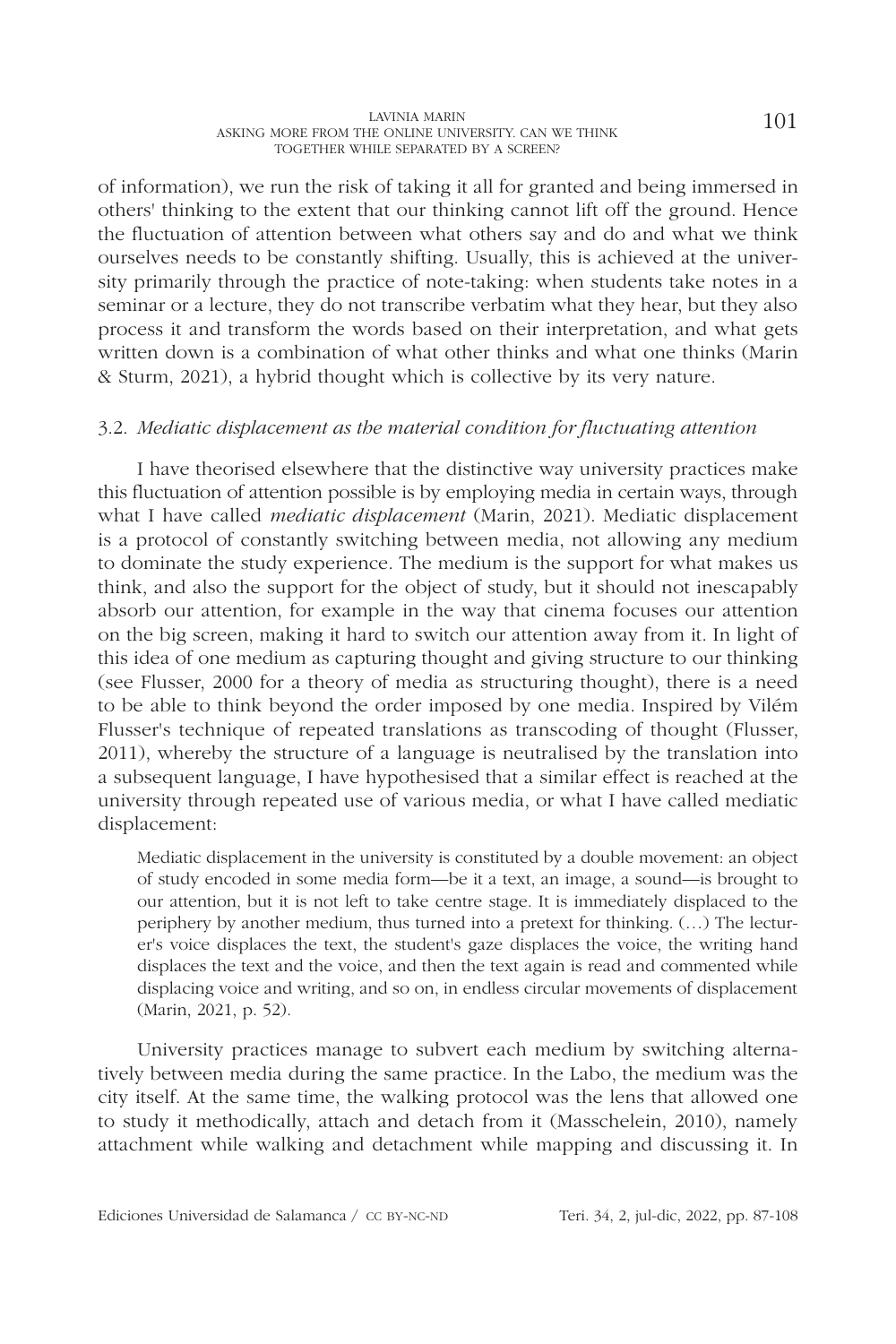the PATHES-3 study protocols, the fluctuating attention was ensured by visual diagramming, note-taking on the margins of the booklet, discussing in the group. The mediatic displacement took place between the booklet, note-taking, the blackboard and the discussions.

Can we find mediatic displacement in online university practices? At first sight, this seems possible. Protocols for mediatic displacement in the classical university use a variety of media (text, speech, slides, videos, material objects); hence a certain medium is not necessary to enact fluctuating attention, only a variety of media. Thus, mediatic displacement at the online university seems feasible when protocols ensure a variety of fluctuating attention between what is given (the matter of study) and what one thinks. This is the with video lectures streamed online, whereby students can switch seamlessly between tabs and pause the video or slow it down, switch tabs to take notes or ask questions in the chat if the lecture is streamed live. However, it is too easy to switch away from the video. Students are tempted to self-distract by checking their email, chatting with friends, and then returning from time to time to the educational experience. While the online students' attention fluctuates between the educational experience and something else, that something else is not necessarily their own thinking, but rather something external that acts more often than not as a distraction. Precisely because there are so many things we could do on the digital screen, since a variety of applications can be run simultaneously, there seems to be no space for us to recollect our own thoughts and be with ourselves. New movements towards digital minimalism illustrate how those who want to think for themselves will consistently choose to switch off their computers and phones (Newport, 2019). The main problematic issue about the digital screen that commands our attention relentlessly was theorised by Agamben (2017) as a lack of potentiality: whereas a blank page is a place to rest our eyes and imagine potential words, the digital screen is always full of signs. The digital screen is always full "always already possessed of and by an infinity of icons, toolbars, links, windows, and so on" (Lewis & Alirezabeigi, 2018) which makes any experience of potentiality (or "blankness" as Lewis and Alirezabeigi put it) hard to achieve in practice. Without potentiality, there is no thinking, as Agamben (2017) reminds us.

When we are online, we are systematically drawn out of our thoughts while we mindlessly surf online, allowing our attention to be grabbed by other non-educational activities, scrolling through videos and pictures. In this carousel of attention-commanding devices, the educational experience delivered on the screen needs to compete unfairly for our attention with other distractions (Aaron & Lipton, 2018). However, this is a problem since the educational experiences while studying need to allow pauses to think. The students need to take a distance from the attention-grabbing stimuli and retreat into the self for a brief time. Whenever online users cannot stand the discomfort of thinking, they may start switching to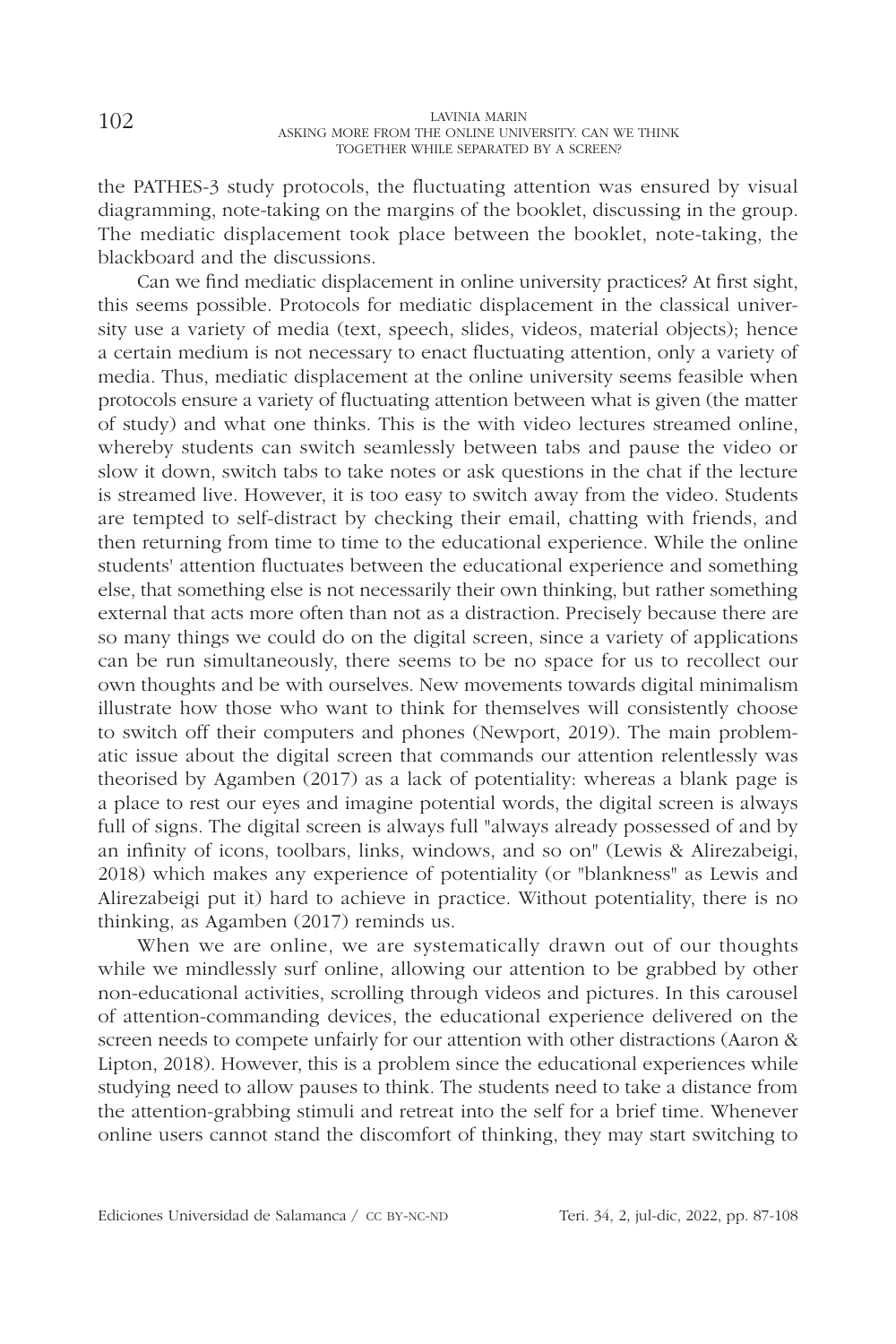a new tab or another app, looking for information related to the topic as if more information would give them a break from the task of thinking. The escape from thinking through digital distractions is readily available for anyone, and it takes a lot of self-discipline to stay with the discomfort of thinking.

To a large extent, one could argue that we do not yet have the habits of mind to allow for a neutral stance towards the digital screen so that other media can displace it while we do have these habits with paper-based media. The habits required by reading (such as sitting still and paying attention to a small square of paper, following lines with our eyes) have been developed through centuries of practice. The digital screen is too new for us, making it hard to integrate it into the attention flowing protocols characteristic of the university. This is indicated by the fact that digital distraction was a phenomenon observed well before the online university, with the mere usage of Internet and communication technologies at the university. When students would bring their laptops in the lecture hall and multitask while pretending to take notes about the lecture, there was little space left for thinking even if the lecture was taking place offline since the underlying ethos of attention of the university was digitally subverted (Marin, 2021).

This means that we need to develop not just new technologies for online education, but we also need to train our attention deliberately for online education by thinking of protocols for enabling a fluctuating kind of attention with the digital screen.

# 4. Concluding remarks

Before the pandemic experiment with the online switch for universities, there was a flourishing trend of research concerning the digital university and its practices (Friesen & Cressman, 2010). Some of this research was preoccupied with collective experiences enacted digitally. For example, Hahn and Klein (2019) managed to show that multiple users scattered physically throughout the world can create a communal space by contributing to the same media object, and they concluded that the screen could be understood as "a dispersed communal space" (Hahn & Klein, 2019, p. 69). In a pedagogical experiment with an art-based MOOC, Nancy Vansieleghem showed that a digital object can gather students around it when they annotate and comment on it, thus enacting a collective practice (Vansieleghem, 2019, p. 146). Based on these educational experiments, one can conclude that digital communal spaces where one can experience collective study are possible and can be designed deliberately. This gives us some hope for future instantiations of the online university, but this hope needs to be tempered by the realisation that successful digital experiments with online education entail years of experiments, design and re-design, and educational theorising about how to learn new habits with digital tools that do not subvert our attention.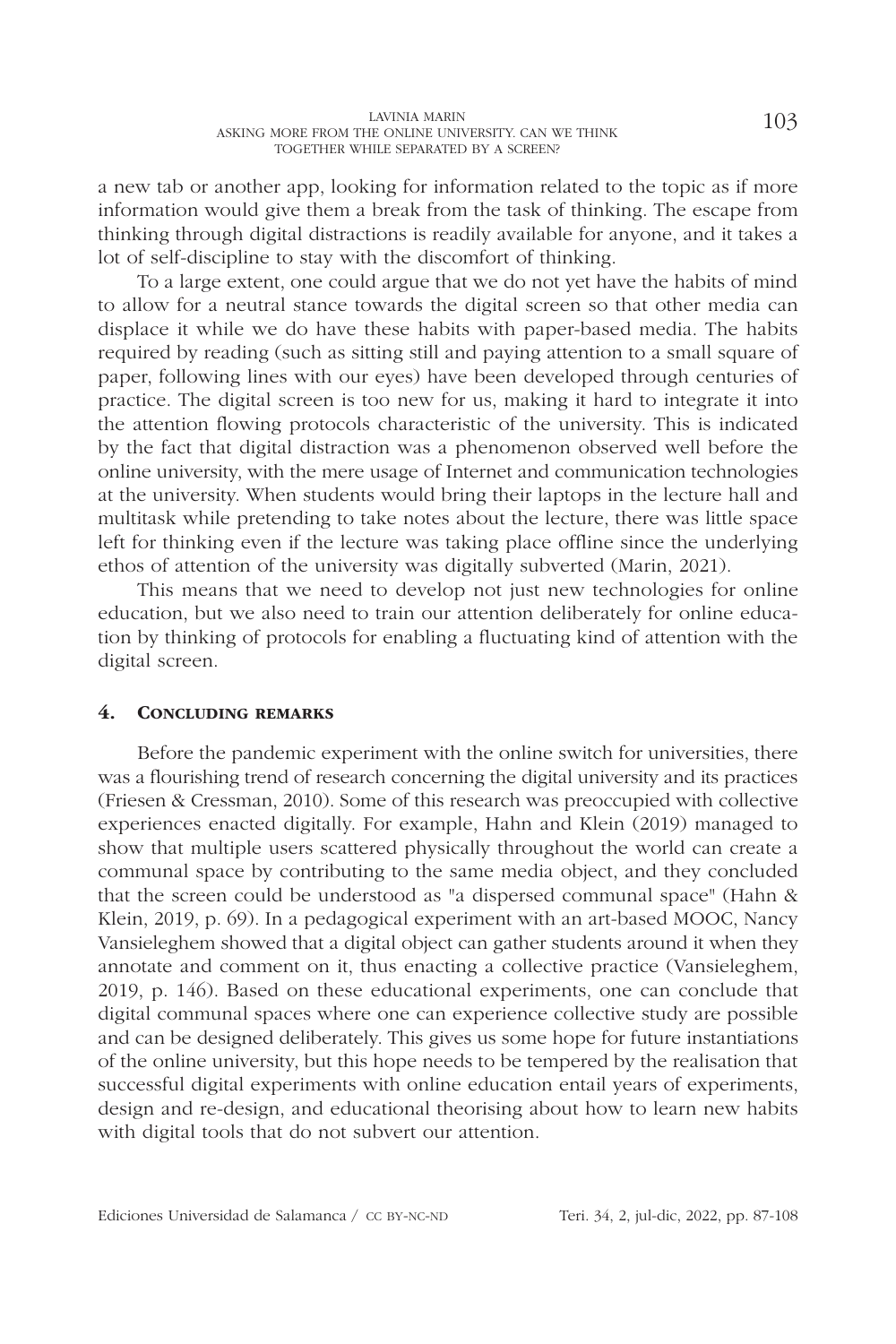The sudden switch to online education during the Corona pandemic was about appropriating platforms that were not designed for education and trying to make them work somehow. This experiment backfired, and this was visible especially in how students lost control over their attention and, instead of fluctuating attention, they experienced hyper attention (Hayles 2007) visible through the constant switching between tabs and applications, scattering their attention while attending online lectures (Smith & Schreder, 2020). While there is a difference between asynchronous and synchronous online education (or between digital and online education), the difference seems to lie more in how active the students are required to be and not so much in the mediation of the screen. Designing educational activities with an asynchronous component usually entails the students having to do a concrete action, as seen also in the educational experiments previously mentioned (Vansieleghem *et al*., 2019). One of the findings of empirical studies on online synchronous education was that students could maintain their focused attention with difficulty for the lecturing portions, while the groupwork was much easier to engage in (Smith & Schreder, 2020, p. 205).

Pandemic educational experiments have shown us that online education is possible but less likely to lead towards thinking spontaneously. Collective thinking needs to be designed for, paying particular attention to designing new protocols for fluctuating attention that can work with the digital screens and designing new applications for educational practices alone. Until now, we have all used our phones, tablets, and laptops for educational activities just as well as for leisure and work. The separation of tabs on a screen is not enough to enact a separation of contexts needed for the emergence of thinking. Perhaps, as a proposed initial intervention, we need separate devices to access educational activities, devices that would not allow for tab-switching and multitasking. A second factor to account for is to ensure that there are always enough synchronous experiences in online education, alongside the asynchronous ones, and that these are made with an ethos of risk-taking and vulnerability.

Education has always entailed to some extent delivering performance; as pointed out by Goffman (1981), whenever we speak in front of others, we play-act an academic persona, yet this performance is not usually perceived as alienating because all those attending are gathered in the same room, physically. When digital screens separate the attendants, suddenly, this performance becomes more visible in its artificiality. To compensate for this distance that alienates, instructors and students as well need to become more vulnerable and spontaneous, to take more risks in their thinking, for example, by speaking more often. This will entail developing new practices of self-disclosure and self-discipline, all triggered by the mediating effect of the digital screen. It is encouraging to think that, albeit university practices are centuries old, they continue to reinvent themselves and change their mediality slowly (Friesen, 2017). The Labo and PATHES-3 were living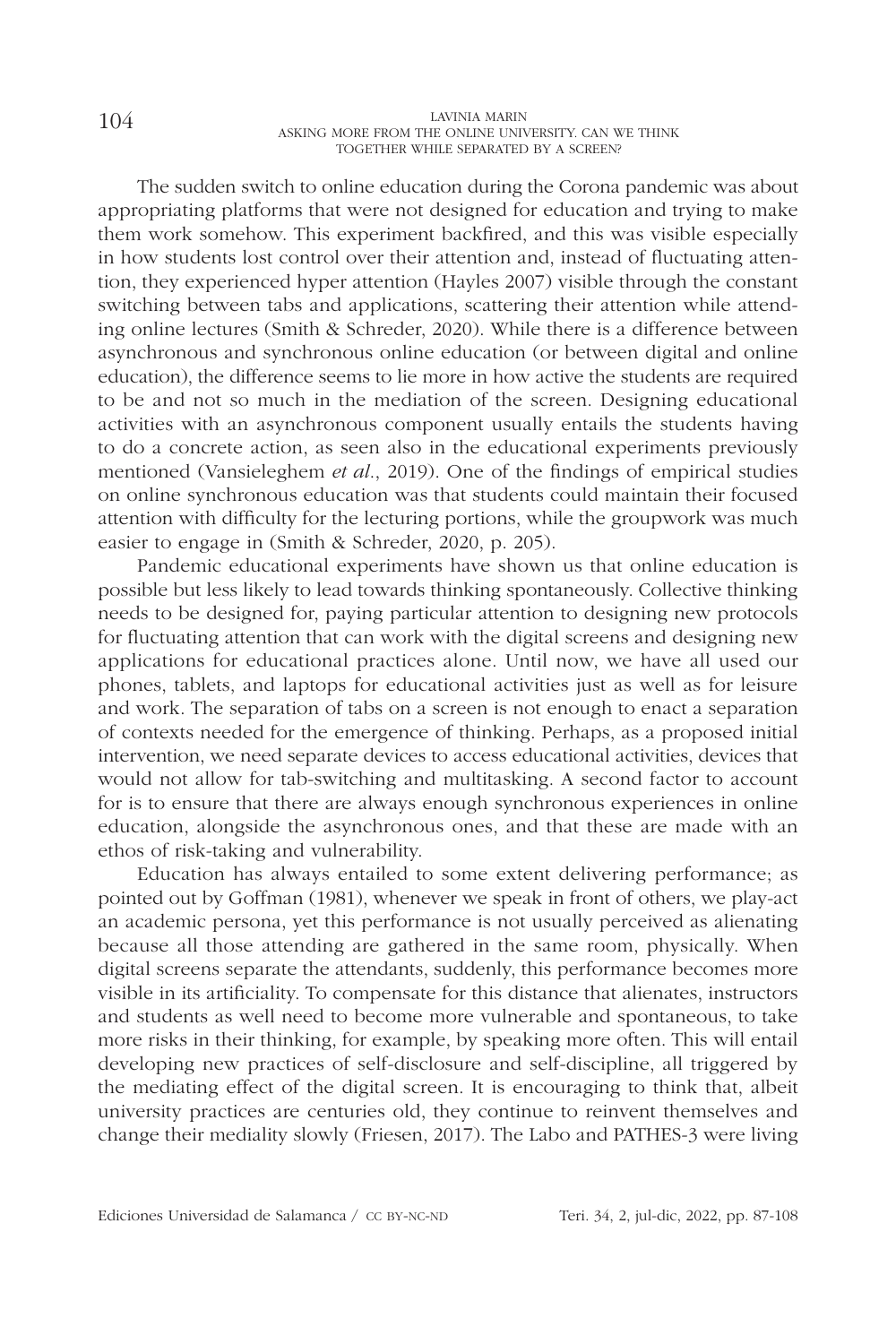examples of successful educational practices invented only a few years ago and managed to trigger collective thinking systematically and make the experiences of studying together exciting again. Online education needs a similar concern for experimenting with educational formats in view of triggering experiences of thinking for students. No matter how we go around it, online education demands us to rethink our cognitive habits developed through physical education practices and to make the leap towards developing new practices and habits for the online world. Delivering online education by transposing traditional practices on the screen will not be enough unless we start designing protocols and media centred explicitly around collective thinking.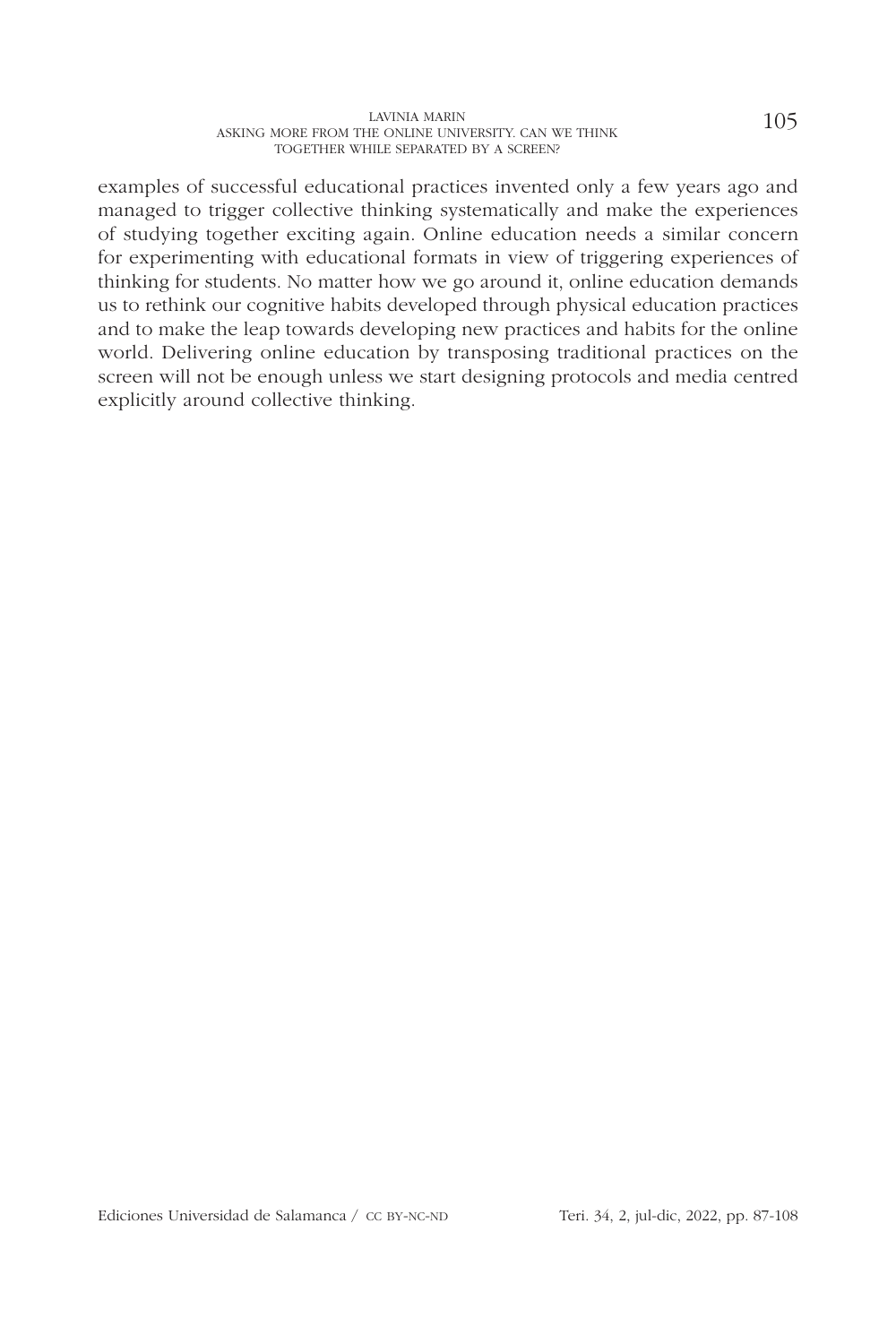### **REFERENCES**

- Aaron, L. S., & Lipton, T. (2018). Digital Distraction: Shedding Light on the 21st-Century College Classroom. *Journal of Educational Technology Systems, 46*, 363–378. [https://](https://doi.org/10.1177/0047239517736876) [doi.org/10.1177/0047239517736876](https://doi.org/10.1177/0047239517736876)
- Agamben, G. (2017). *The fire and the tale*. (Lorenzo Chiesa, Transl.) (Meridian. Crossing aesthetics, Vol. 261). Stanford University Press.
- Bowen, W. G. (2013). *Higher education in the digital age*. Princeton University Press.
- Custers, B., & Magalhães, A. M. (2021). Problematising' education' in the Modernisation Agenda for Higher Education: The onset of language(s) of education. *European Educational Research Journal*,.<https://doi.org/10.1177/14749041211047334>
- Flusser, V. (2000). *Towards a philosophy of photography*. (Anthony Mathews, Trans.).
- Flusser, V. (2011). *Does writing have a future?* (Nancy Ann Roth, Trans.). *Electronic mediations: v. 33*. University of Minnesota Press.
- Friesen, N. (2017). *The textbook and the lecture: Education in the age of new media* (Tech. edu). Johns Hopkins University Press.
- Friesen, N., & Cressman, D. (2010). Media Theory, Education and the University: A Response to Kittler's History of the University as a Media System. *Canadian Journal of Media Studies*. *7*(1). [https://www.academia.edu/2817870/Media\\_Theory\\_Education\\_and\\_the\\_Universi](https://www.academia.edu/2817870/Media_Theory_Education_and_the_University_A_Response_to_Kittler_s_History_of_the_University_as_a_Media_System)[ty\\_A\\_Response\\_to\\_Kittler\\_s\\_History\\_of\\_the\\_University\\_as\\_a\\_Media\\_System](https://www.academia.edu/2817870/Media_Theory_Education_and_the_University_A_Response_to_Kittler_s_History_of_the_University_as_a_Media_System)
- Goffman, E. (1981). *Forms of Talk*. Blackwell.
- Hahn, A., & Klein, K. (2019). Beyond the Screen: Hatsune Miku in the Context of Post-Digital Culture. In N. Vansieleghem, J. Vlieghe, & M. Zahn (Eds.), *Education in the age of the screen: Possibilities and transformations in technology* (pp. 68–79). Routledge.
- Hayles, N. K. (2007). Hyper and deep attention: The generational divide in cognitive modes. *Profession*, 187–199.<https://www.jstor.org/stable/25595866>
- Hodges, C. B., Moore, S., Lockee, B. B., Trust, T., & Bond, M. A. (2020). The difference between emergency remote teaching and online learning. *Educause Review*, Friday, March 27, [https://er.educause.edu/articles/2020/3/the-difference-between-emergency-remote-teach](https://er.educause.edu/articles/2020/3/the-difference-between-emergency-remote-teaching-and-online-learning)[ing-and-online-learning](https://er.educause.edu/articles/2020/3/the-difference-between-emergency-remote-teaching-and-online-learning)
- Hodgson, N., Vlieghe, J., & Zamojski, P. (2017). *Manifesto for a post-critical pedagogy*. Punctum Books.
- Humboldt, W. v. (1810). *On the Internal and External Organization of the Higher Scientific Institutions in Berlin*. German History in Documents and Images (GHDI). [http://german](http://germanhistorydocs.ghi-dc.org/sub_document.cfm?document_id=3642)[historydocs.ghi-dc.org/sub\\_document.cfm?document\\_id=3642](http://germanhistorydocs.ghi-dc.org/sub_document.cfm?document_id=3642)
- Illich, I. (1993). *In the vineyard of the text: A commentary to Hugh's Didascalicon* (Pbk. ed). University of Chicago Press.
- Jacob, S. A., & Furgerson, S. P. (2012). Writing interview protocols and conducting interviews: tips for students new to the field of qualitative research. *The Qualitative Report*, *17*(6), 1-10. <http://www.nova.edu/ssss/QR/QR17/jacob.pdf>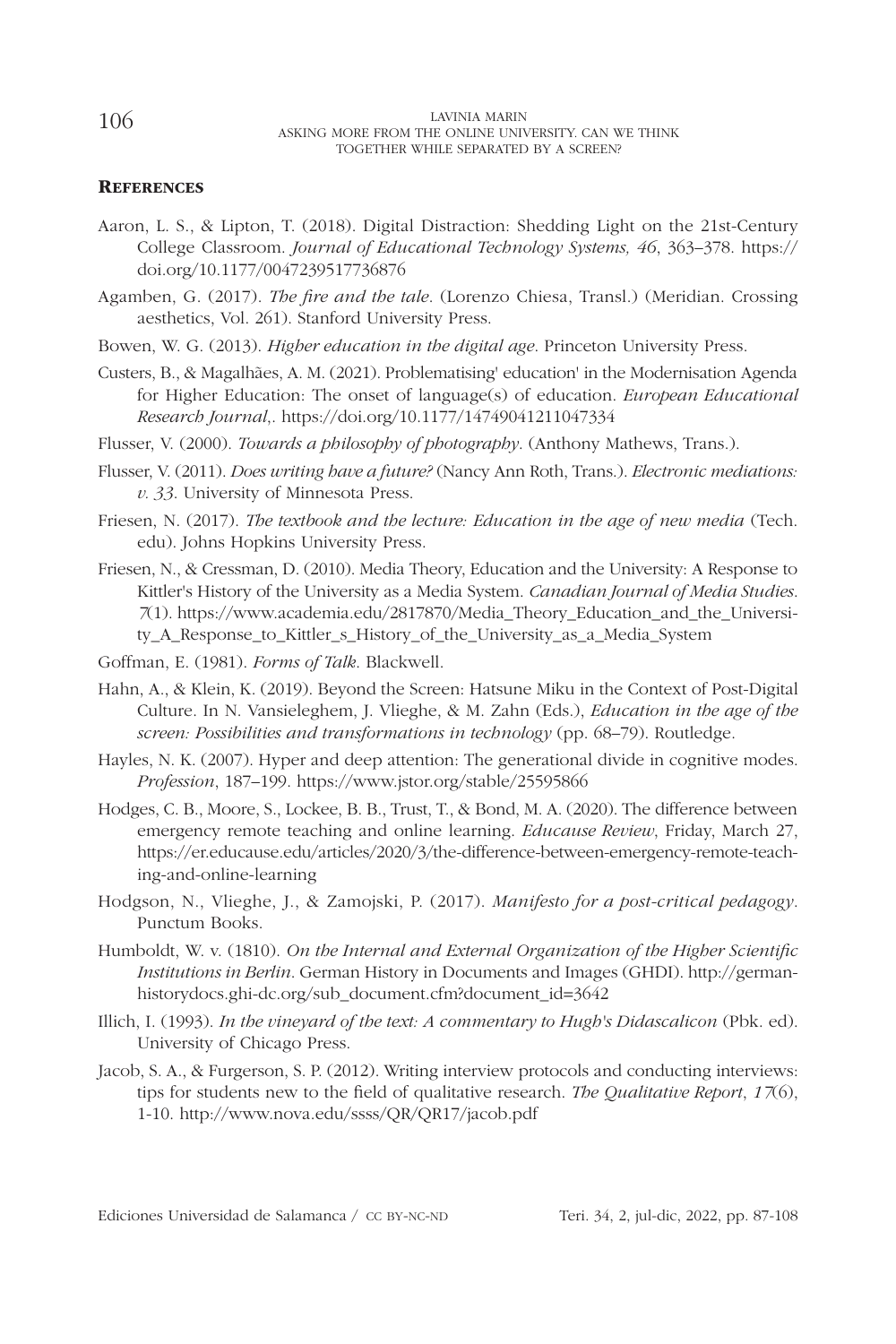- Janis, I. L. (2008). Groupthink. *IEEE Engineering Management Review, 36*(1), 36 [https://doi.](https://doi.org/10.1109/emr.2008.4490137) [org/10.1109/emr.2008.4490137](https://doi.org/10.1109/emr.2008.4490137)
- Keat, R. (2008). Ethics, Markets, and MacIntyre. *Analyse & Kritik*, *30*(1), 243–257. [https://doi.](https://doi.org/10.1515/auk-2008-0115) [org/10.1515/auk-2008-0115](https://doi.org/10.1515/auk-2008-0115)
- Kimball, L. (2002). Managing Distance Learning: New Challenges for Faculty. In: R. Hazemi, S. Hailes (Eds.), *The Digital University -Building a Learning Community* (pp. 27-40). Springer. [https://doi.org/10.1007/978-1-4471-0167-3\\_3](https://doi.org/10.1007/978-1-4471-0167-3_3)
- Kleist, H. (1951 -1805-). On the Gradual Construction of Thoughts during Speech. (Michael Hamburger transl.). *German Life and Letters, 5*, 42–46. [https://doi.](https://doi.org/10.1111/j.1468-0483.1951.tb01029.x) [org/10.1111/j.1468-0483.1951.tb01029.x](https://doi.org/10.1111/j.1468-0483.1951.tb01029.x)
- Laurillard, D. (2002). *Rethinking university teaching: A framework for the effective use of learning technologies* Routledge. 2nd ed.
- Lewin, D. (2016). The Pharmakon of Educational Technology: The Disruptive Power of Attention in Education. *Studies in Philosophy and Education*, *35*(3), 251–265. [https://](https://doi.org/10.1007/s11217-016-9518-3) [doi.org/10.1007/s11217-016-9518-3](https://doi.org/10.1007/s11217-016-9518-3)
- Lewis, T. E., & Alirezabeigi, S. (2018). Studying with the Internet: Giorgio Agamben, Education, and New Digital Technologies. *Studies in Philosophy and Education, 37*, 553–566[.https://](https://doi.org/10.1007/s11217-018-9614-7) [doi.org/10.1007/s11217-018-9614-7](https://doi.org/10.1007/s11217-018-9614-7)
- Marin, L. (2021). *On the possibility of a digital university. Thinking and mediatic displacement at the university (Springer Briefs in Education).* Springer.
- Marin, L., & Sturm, S. (2021). 'Why aren't you taking any notes?' On note-taking as a collective gesture. *Educational Philosophy and Theory*, *53*(13), 1399–1406. [https://doi.org/10.10](https://doi.org/10.1080/00131857.2020.1744131) [80/00131857.2020.1744131](https://doi.org/10.1080/00131857.2020.1744131).
- Masschelein, J. (2010). E-ducating the gaze: the idea of a poor pedagogy. *Ethics and Education, 5*, 43–53.<https://doi.org/10.1080/17449641003590621>
- Masschelein, J. (2019). Turning a City into a Milieu of Study: University Pedagogy as "Frontline". *Educational Theory*, *69*(2), 185–203.<https://doi.org/10.1111/edth.12365>
- Masschelein, J., & Simons, M. (2009). From Active Citizenship to World Citizenship: A proposal for a world university. *European Educational Research Journal*, *8*(2), 236-248. [https://](https://doi.org/10.2304/eerj.2009.8.2.236) [doi.org/10.2304/eerj.2009.8.2.236](https://doi.org/10.2304/eerj.2009.8.2.236)
- Masschelein, J., & Simons, M. (2013). The University in the Ears of its Students: On the Power, Architecture and Technology of University Lectures. In N. Ricken, H.-C. Koller, & E. Keiner (Eds.), *Die Idee der Universität-revisited* (pp. 173–192). Springer.
- Newport, C. (2019). *Digital minimalism: Choosing a focused life in a noisy world*. Penguin.
- Schildermans, H., Simons, M., & Masschelein, J. (2019). The Adventure of Study: Thinking with Artifices in a Palestinian Experimental University. *Ethics and education*, *14*(2), 184-197. <https://doi.org/10.1080/17449642.2019.1587680>
- Schildermans, H. (2021). *Experiments in decolonising the university: Towards an ecology of study*. Bloomsbury Academic.